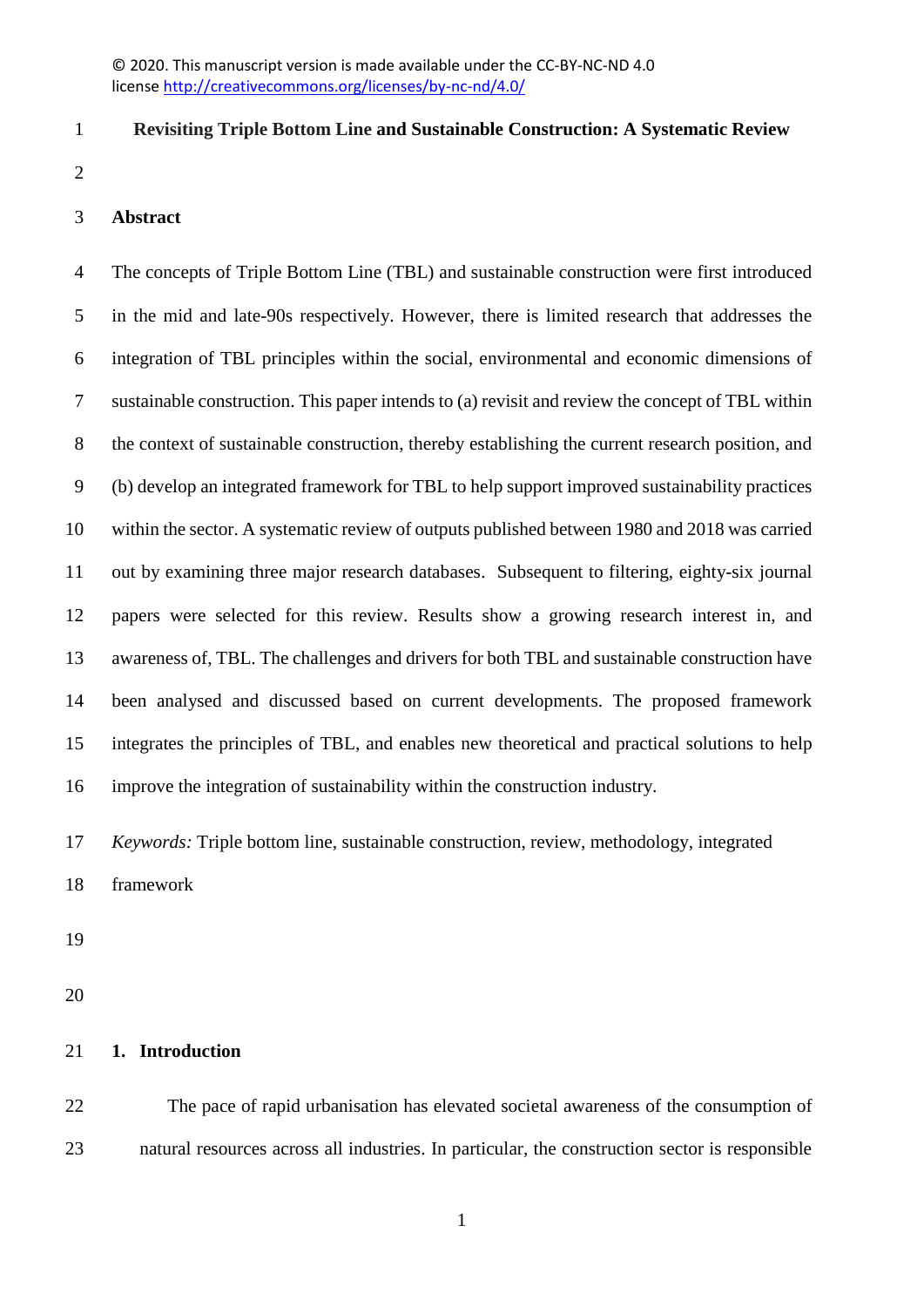for the significant consumption of raw materials, such as, 3 billion tonnes of steel or a half of the world's steel production (Grierson, 2009). Following the emergence of the need for sustainability within the construction industry, the first formal definition of sustainable construction was proposed by Charles Kibert in 1994 as part of an attempt to find a solution 28 to support broader sustainable development (Du Plessis, 2007). However, this approach is still not popular nor well-implemented in the sector due to a culture of "reluctance to change" (World Economic Forum, 2016).

 The concept of Triple Bottom Line (TBL) evolved to support the delivery of sustainable development. TBL originally served as an accounting framework that included environmental and social dimensions within the conventional finance-centric business performance model (Elkington, 1994). Its aim was to measure the performance of corporations by emphasising on extensive investment outcomes (Slaper and Hall, 2011). Although literature on TBL seems to have been well-received across a broader range of sectors, the situation is very different from the perspective of the construction industry (Abidin, 2009). Here, the implementation of TBL is rather vague; in particular, the industry is widely recognised for being slow to implement technological development in comparison to many other industries due to its decentralised nature, insufficient collaboration across suppliers and contractors, difficulties in hiring a skilled workforce, and inadequate knowledge transfer between projects (World Economic Forum, 2016). Furthermore, despite literature showing TBL and sustainable construction have been gradually adopted, albeit slowly, they have not been investigated in depth from the perspective of environmental, economic, and social sustainability as a whole. Related publications mainly focus on construction materials (Akadiri et el., 2013; Govindan et al., 2016; Hossain et al., 2018; Khoshnava et al., 2018), society/stakeholders (Almahmoud and Doloi, 2015; Bal et al., 2013; Mostafa and El-Gohary, 2014) or economic benefits (Abidin,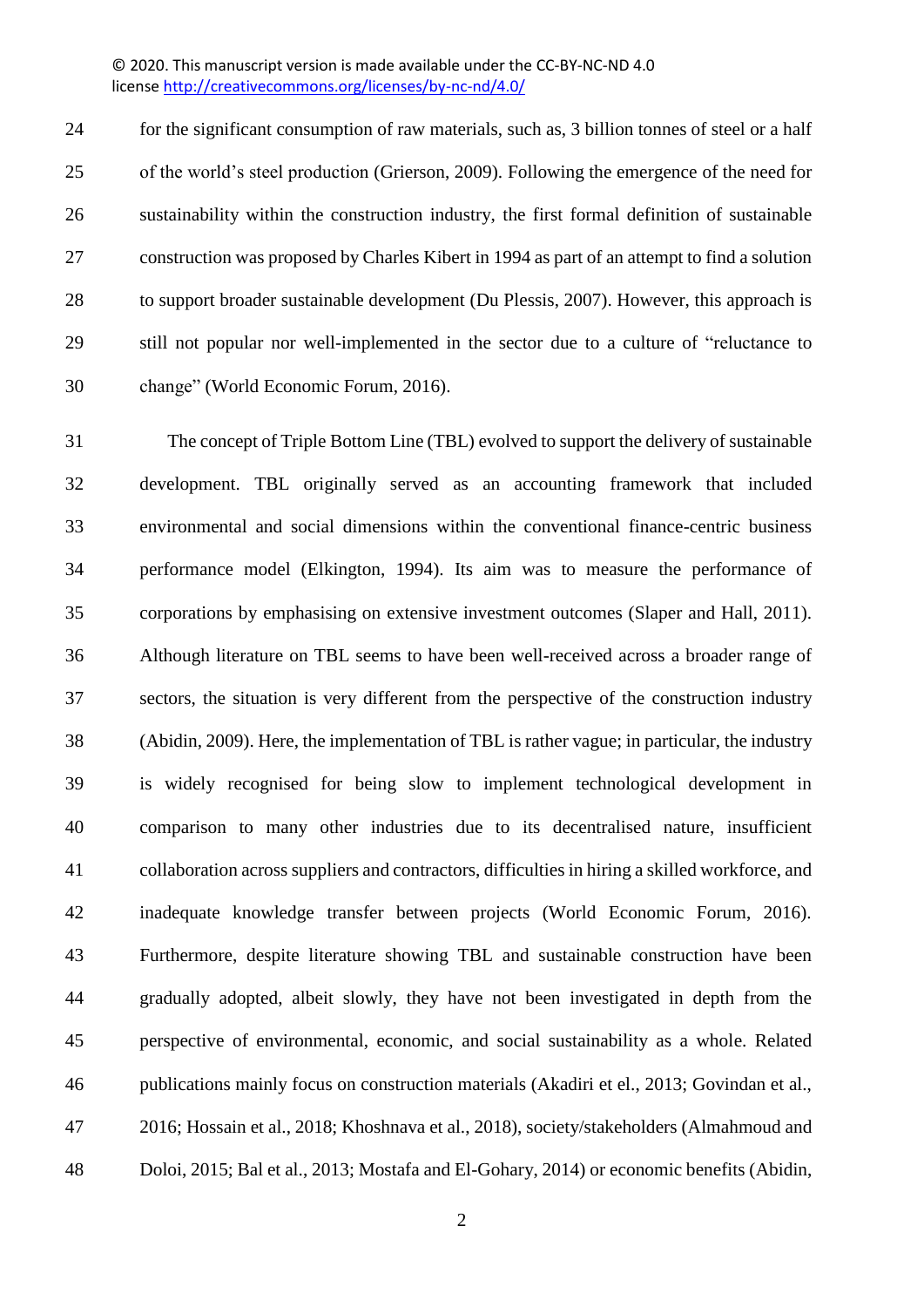2009; Illankoon et al., 2016; UNEP/SETAC, 2011) individually. Although some publications briefly highlight TBL and sustainable construction in the same article, no prior research has integrated both concepts and discussed them together in detail from a holistic perspective.

 This paper therefore aims to (a) revisit and review TBL within the context of sustainable construction, establishing the current research position, and (b) develop an integrated framework for TBL to help support improved sustainability practices within the construction industry. Using a systematic review method, this paper also identifies current research gaps and sustainability needs in the construction industry. It also provides new insights into future developments, and potential future research in the field. The remaining parts of this paper are structured as follows: the second section highlights the theoretical background of TBL. The third and fourth sections describe the review approach and its results respectively, while the fifth section describes the integrated framework. The last section establishes conclusions and the research contribution.

# **2. The Theoretical Background of TBL and Sustainable Construction**

 The TBL terminology was famously coined by John Elkington in the mid-90s, and started as an accounting framework that endeavoured to include environmental and social dimensions into the traditional finance-centric measurement of business performance (Elkington, 1994). The framework is sometimes also known as the 3Ps: people, planet, and profits, and has changed views on how to holistically measure sustainability performance (Slaper and Hall, 2011). TBL, however, has no standardised reporting method to holistically measure the social, environmental, and economic dimensions of sustainability (Slaper and Hall, 2011). For example, instead of viewing economic performance in terms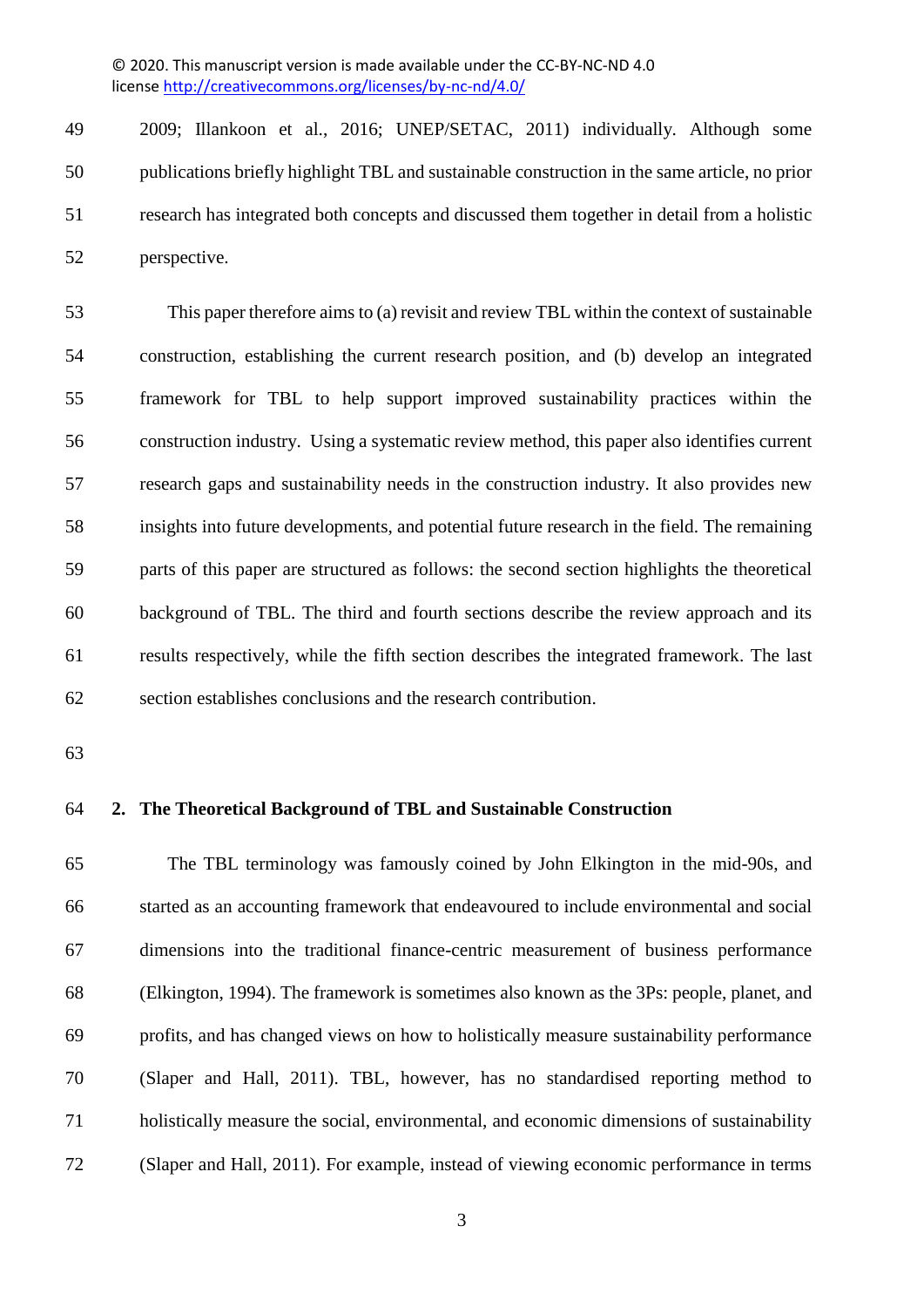of monetary improvement only, TBL's approach to economy takes into account the economic impacts on related stakeholders, such as employees, government agencies and the general community (Jennifer and Taylor, 2007). In addition, it is a recognised challenge to accurately quantify and evaluate all three dimensions of TBL, particularly the environmental and social dimensions (Schulz and Flanigan, 2016). An absence of standards in evaluating the three pillars of sustainability prompts the proliferation of inventive solutions (Hill and Bown, 1997).

 On the other hand, the three pillars of sustainable development seem to have gained increasing attention from stakeholders engaged in the sector. Kibert (1994b) introduced the term "sustainable construction" at the First International Conference on Sustainable Construction in Tampa, Florida, United States of America, defining this as "*the creation and responsible management of a healthy built environment based on resource efficient and ecological principles*" (Kibert, 1994a). In its earliest use, the concept of sustainable construction tended to focus more on environmental issues. This later evolved to include 87 the non-technical issues of economic and social sustainability (Abidin, 2009). These three dimensions have since been adopted for the reporting of organisational sustainability and they are taken into account in numerous building assessment tools for providing clear and structured information on environmental, economic and social interventions (du Plessis, 2007).

 Sustainable construction must ensure the delivery of environmental, social and economic sustainability in a balanced and optimal manner, without one pillar dominating any others. In construction, environmental sustainability aims to restore and maintain the harmony between the natural and the built environment for the whole life of a structure (Sjöström and Bakens 1999). It emphasises an efficient use of natural resources to minimise the impacts of the built environment on the earth and enhance the quality of surrounding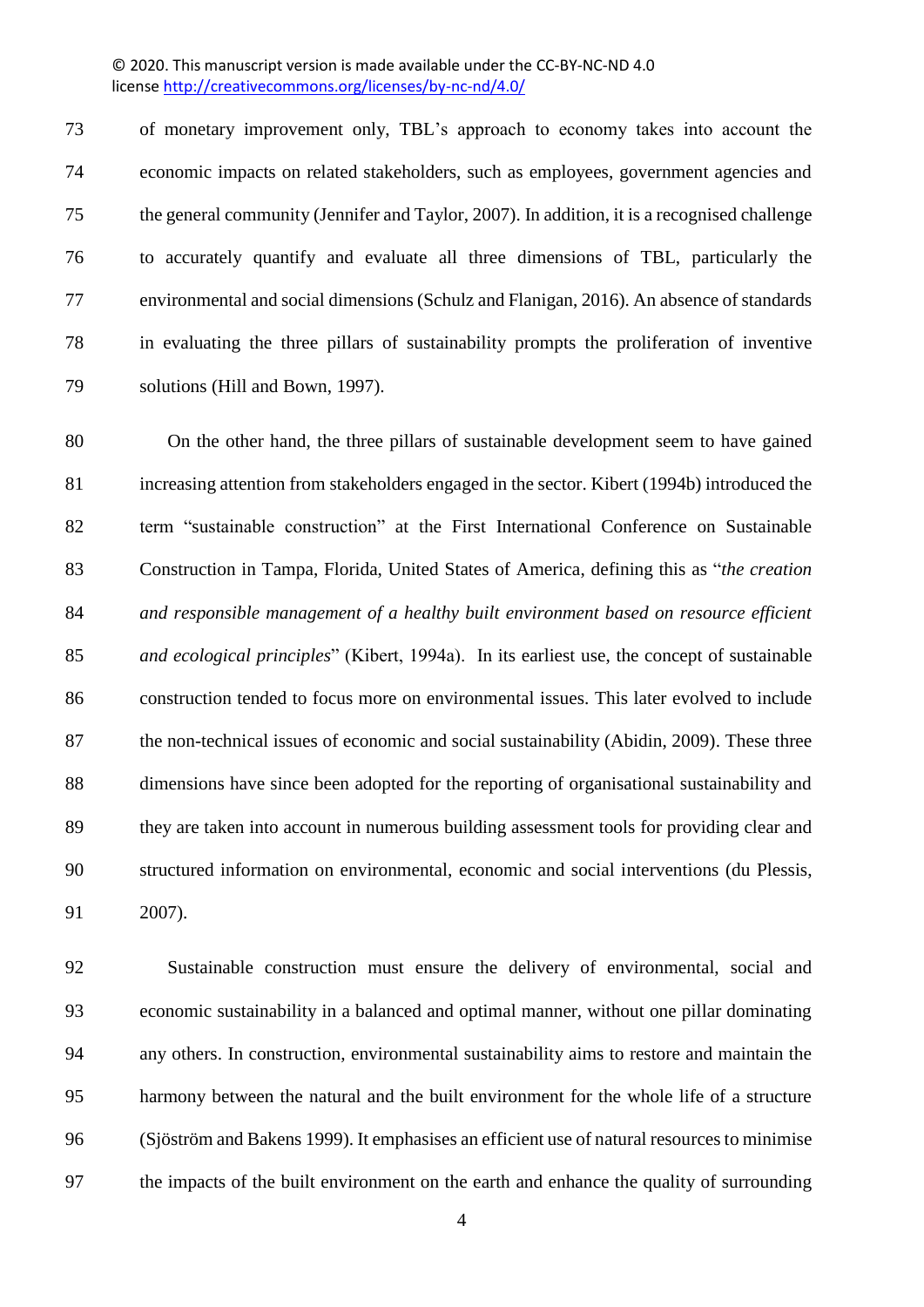environment (Grierson 2009). Social sustainability examines community development, public engagement, user comfort, health and safety, access to services, equality and diversity (Goh, 2017). Although people-centred solutions are often encouraged in sustainable construction, social sustainability is typically found to be given less attention. Economic sustainability in construction refers to financial gains from individual projects for the benefit of project stakeholders (Abidin, 2010).

 TBL offers clear and better-developed strategies and action plans to the construction industry, and is hence able to make a meaningful contribution to a sustainable future. The principles of TBL are practical and align well with the common aims of sustainability within the construction sector. However, the relationships between TBL and sustainable construction have not yet been investigated in detail. This paper argues that TBL therefore needs to be re visited as it offers significant potential for integration and improvement in sustainable construction practice.

#### **3. Methodology**

 A systematic review method was employed to achieve the research findings reported herein. This method of scientific investigation originated with medical practitioners whereby a comprehensive, unbiased method to synthesize research literature was employed (Cook et al., 1997; Chong et al., 2017) Fig. 1 illustrates the overall process of the review.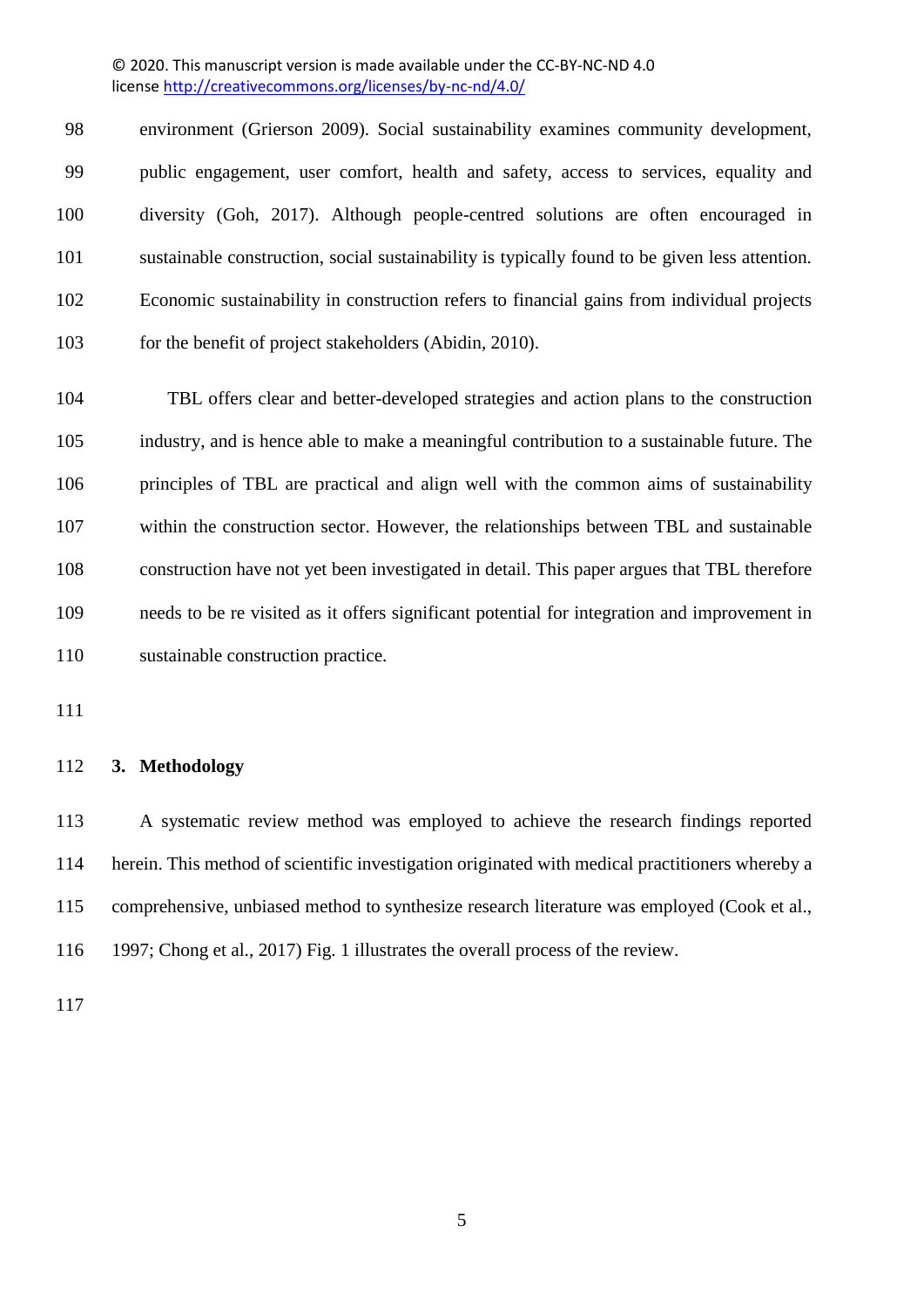# *"Insert Figure 1 here"*

 To ensure sufficient coverage, the following research databases were utilised: EBSCOhost, Scopus, and Web of Science. Web of Science covers most of the quality journal papers, while Scopus has a larger database. EBSCOhost has other sources of articles that may be useful for this review, namely, magazines. Full-text articles were investigated for the years 1980 to 2018 to provide a full account of the growth, progress and development of this sustainability paradigm. The study period selection was also based on a preliminary search of articles published prior to 1980 that were found to be scattered and isolated in terms of their scope and relevance. A historical review shows that the concept of sustainable development was popularised and became more widely used in the 1980s, especially following the publication of the Brundtland Report in 1987 (Du Pisani, 2006). It brought a new consensus on the adoption of sustainable development, linking to improved economic efficiency, protecting and restoring ecological systems and enhancing the well-being of people (Du Pisani, 2006).

 The first key objective of the review was to analyse current research trends and establish the status of TBL within the context of construction sustainability. All searches therefore included the key terms "triple bottom line", "sustainab\*", and "construction" in publication titles and/or keywords. These key terms were also considered alongside other common terms including "green", "sustainable development" and "green building". A total of 1261 relevant articles were acquired from the initial search and filtering. These were then filtered again by checking the content of each to determine overall relevance. Articles were removed from the database if they: 1) were not directly relevant to the study topic, 2) were limited to construction materials, 3) considered substitutes for sustainable construction materials/new technologies, 4) examined construction education, or 5) investigated construction safety and risk. This approach to filtering excluded a total of 1143 articles, leaving 120 for further consideration. Subsequently,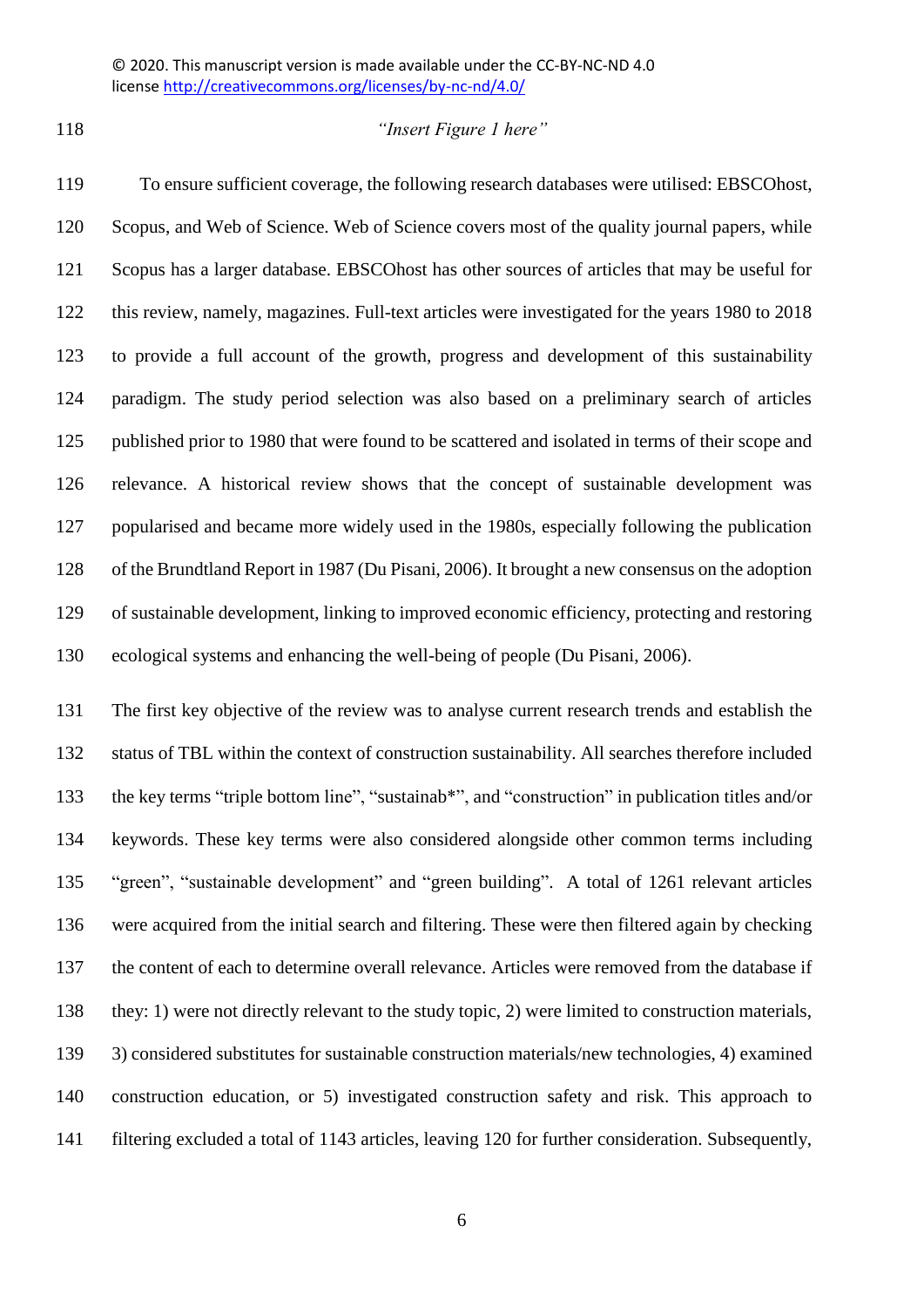# duplicate articles were removed, leaving 86 articles for review. Table 1 below summarises the

- details of the search.
- 

*"Insert Table 1 here"*

- 
- 

# **4. Results**

# **4.1. Research Trends and Current Status of TBL**

 A wide range of journals were examined, and it was found that most articles were published in *Building Research and Information* (12), *Journal of Cleaner Production* (6), *Habitat International* (6), *Sustainability* (6), *Procedia Engineering* (5), and *Sustainable Development* (4). Overall, it can be deduced that the studies are relatively evenly distributed (6 to 7%) across these journals with the exception of the journal of *Building Research and Information*, which contributed to a higher percentage (13.6%). These journals have international coverage, being based in the UK, Singapore, Chile, Ghana, Malaysia, Lebanon, etc.

 Regarding research trends, it was found that the number of articles increased from 1-3 articles per year in 1996-2005 to 5-10 articles per year in 2009-2017, as illustrated in Fig. 2. Most of these articles focused on the adoption and implementation of TBL in the construction industry. Generally, the articles focused on the barriers of implemention in specific countries (Ametepey et al., 2015; Opoku and Ahmed, 2014; van Bueren and Priemus, 2002), multi-level frameworks for implemention (du Plessis, 2007; Hill and Bowen, 1997; Karunasena et al., 2016; Presley and Meade, 2010, Sjostrom and Bakens,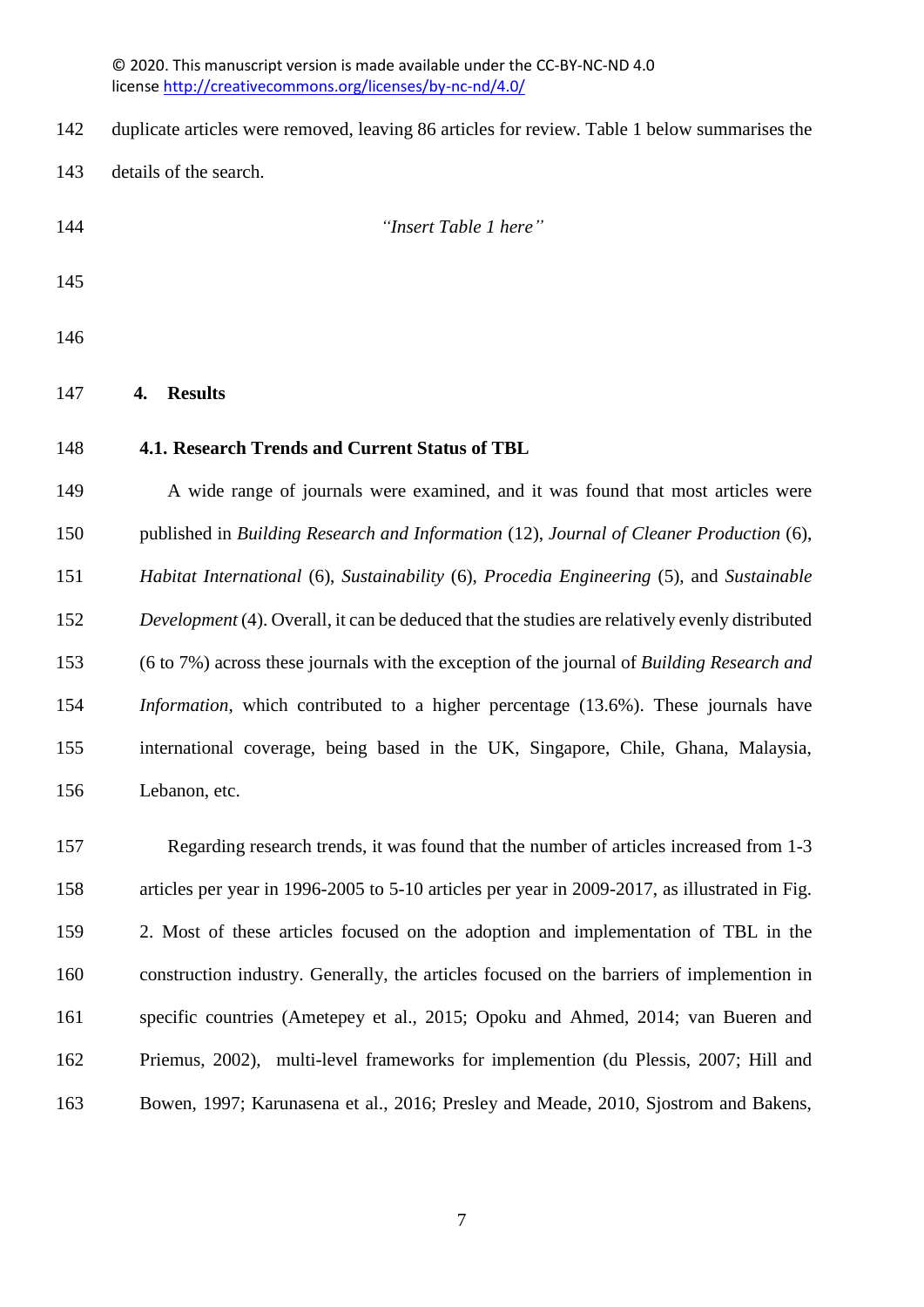1999), and the assessment or measurement methodologies used to support integration (Kucukvar and Tatari, 2013; Wu, 2017; Yu, 2018; Zhang et al., 2014). *"Insert Figure 2 here"* A few articles focused on the awareness of sustainable construction (Abidin, 2010; AlSanad, 2015; Pitt et al., 2009; Serpell et al., 2013; Yin et al., 2018). Here, the majority were found to be related to the awareness of the TBL concept, barriers in TBL implementation, initiatives for TBL implementation, and non-holistic applications. Generally, the implementation of sustainable construction practices was fund to be low in developing countries (Abidin, 2010; AlSanad, 2015; Ametepey et al., 2015; Athapaththu and Karunasena, 2018; Saleh and Alalouch, 2015; Sepell et al., 2013; Yilmaz and Bakış, 2015). However some developing countries such as Malaysia, Turkey and Uganda have shown promising signs of awareness of sustainability concepts being embedded within construction (Kibwami and Tutesigensi, 2016; Yılmaz and Bakış, 2015). A study conducted by Kibwami and Tutesigensi (2016) found that construction professionals in Uganda are generally aware of sustainability, although sustainable construction was mostly perceived as synonymous as environmental sustainability. In Malaysia, developers considered themselves to have moderate to good knowledge of sustainable construction but perceived the general knowledge of developers towards sustainability as below average. Interestingly, these two studies (Abidin, 2010; Kibwami and Tutasigensi, 2016) suggested that the high level of awareness of sustainable construction did not reflect the extent of actual implementation of sustainability in a construction context. They argued that awareness does not necessarily equate to the prevalence of sustainable practice but is rather more of an indicator of appreciation. Meanwhile, the adoption of sustainability practices is greater in Europe from the perspective of contractors (Afzal et al., 2017). Consequently, it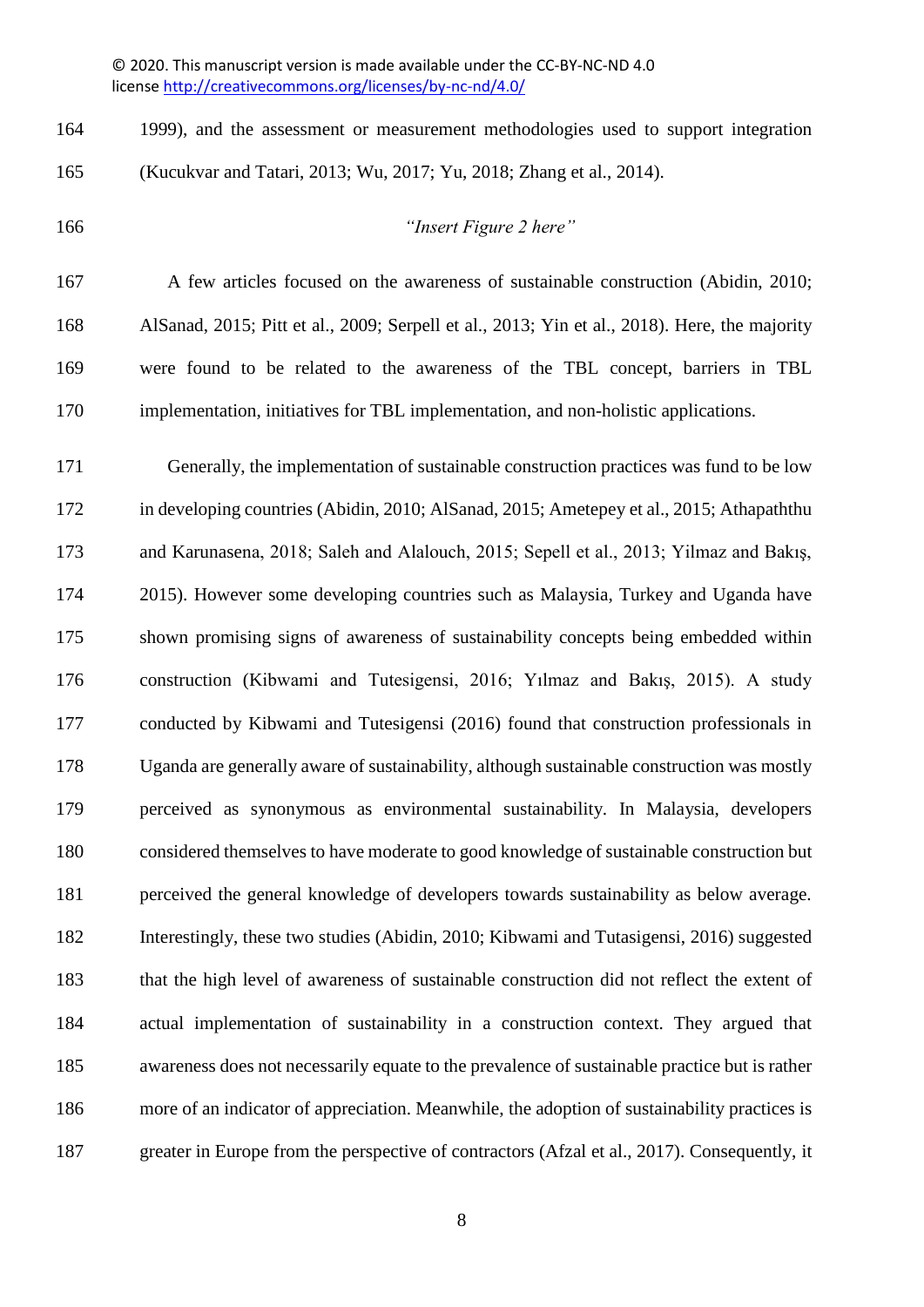was concluded by Bourdeau (1999) that the adoption and implementation of sustainability in the construction sector are significantly affected by the mature, transitional and developing economies.

- 
- 

# **4.2 Challenges and Drivers for TBL and Sustainable Construction**

 Many challenges have been found in implementing the concept of sustainability in construction. A number of studies (Alwan et al., 2017; Hall and Purchase, 2006; Moore and Rydin, 2008; Pearce, 2006) confirmed that there is still a knowledge deficit when it comes to defining sustainability, which in turn, causes confusion and impedes implementation. One key issue identified was the difficulty in integrating an environmental perspective into national policy in poverty-prone regions (Gomes and da Silva, 2005). The poor assimilation of urban planning policies was also recognised as impeding progress (Moore ad Rydin, 2008). It was found that an improvement in the construction industry's legal framework by local government was confirmed as one of the biggest drivers in achieving sustainability (Ametepey et al., 2015; Chang et al., 2016; Lorenz et al., 2005; Manoliadis et al., 2006; Serpell et al., 2013). Governments can clearly assist in embedding TBL as a governing principle within the construction sector (Chong et al., 2009). However, it was argued by Majdalani, Ajam and Mezher (2006) that in addition to governments' role, all stakeholders must also play a part in assisting in industry-wide implementation. In 207 addition, other drivers recognised by the majority of building-related firms in the USA is that any effort associated with sustainability can readily complement strategic positioning even though the profit gained from sustainable projects is generally lower than that for conventional projects (de Paula et al., 2017).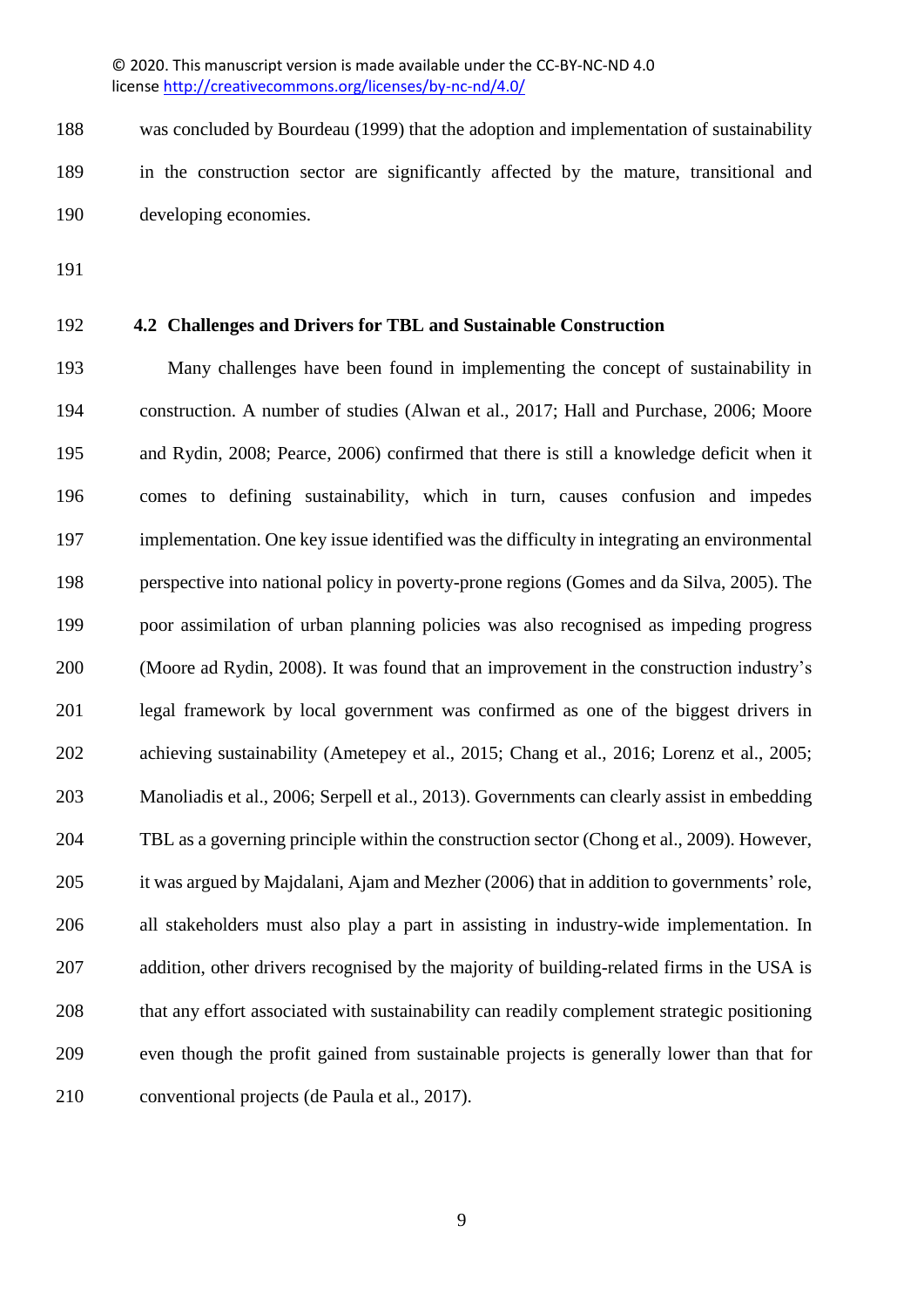# **4.3 Approaches/ Strategies for Improving Sustainable Construction Practice**

 In view of the many challenges identified in earlier studies, some researchers have proposed new approaches or strategies to help facilitate the implementation of sustainable construction. Their research focuses mainly on conceptual frameworks and strategies through assessment indicators and tools. One of the earliest approaches was proposed by Hill and Bowen (1997); this included technical criteria as the fourth pillar of sustainability. They proposed a multi-stage framework that considers the life-cycle of construction projects from the planning and design stage to the operation and demolition phase (Hill and Bowen, 1997). Similarly, Miyatake (1996) suggested the adoption of a life-cycle process within the built environment that includes the environmental considerations of restoring contaminated environments, and developing hot and arid areas to fight against the devastation of desertification. The incorporation of a life cycle perspective is also supported by Sev (2009) in which his framework included not only life-cycle considerations, but also efficient resource utilisation and integrated design practice to provide an overview of the various elements of a sustainable system.

 Within a broader context, to achieve sustainable construction, developing countries are often tasked with providing a capable local construction sector and ensuring that this can keep pace with the demands for sustainable development (du Plessis, 2007). Huang and Hsu (2011) proposed using a nation's statistical databank to help facilitate the implementation of sustainable construction at a national level. Meanwhile, Wong, Ng and Chan (2010) formulated four key strategic directions to support the concept of sustainable construction: (i) formulating an industry-specific long-term vision and policy; (ii) developing favourable factor conditions and resources; (iii) fostering a best practice culture; and (iv) enhancing technical competency.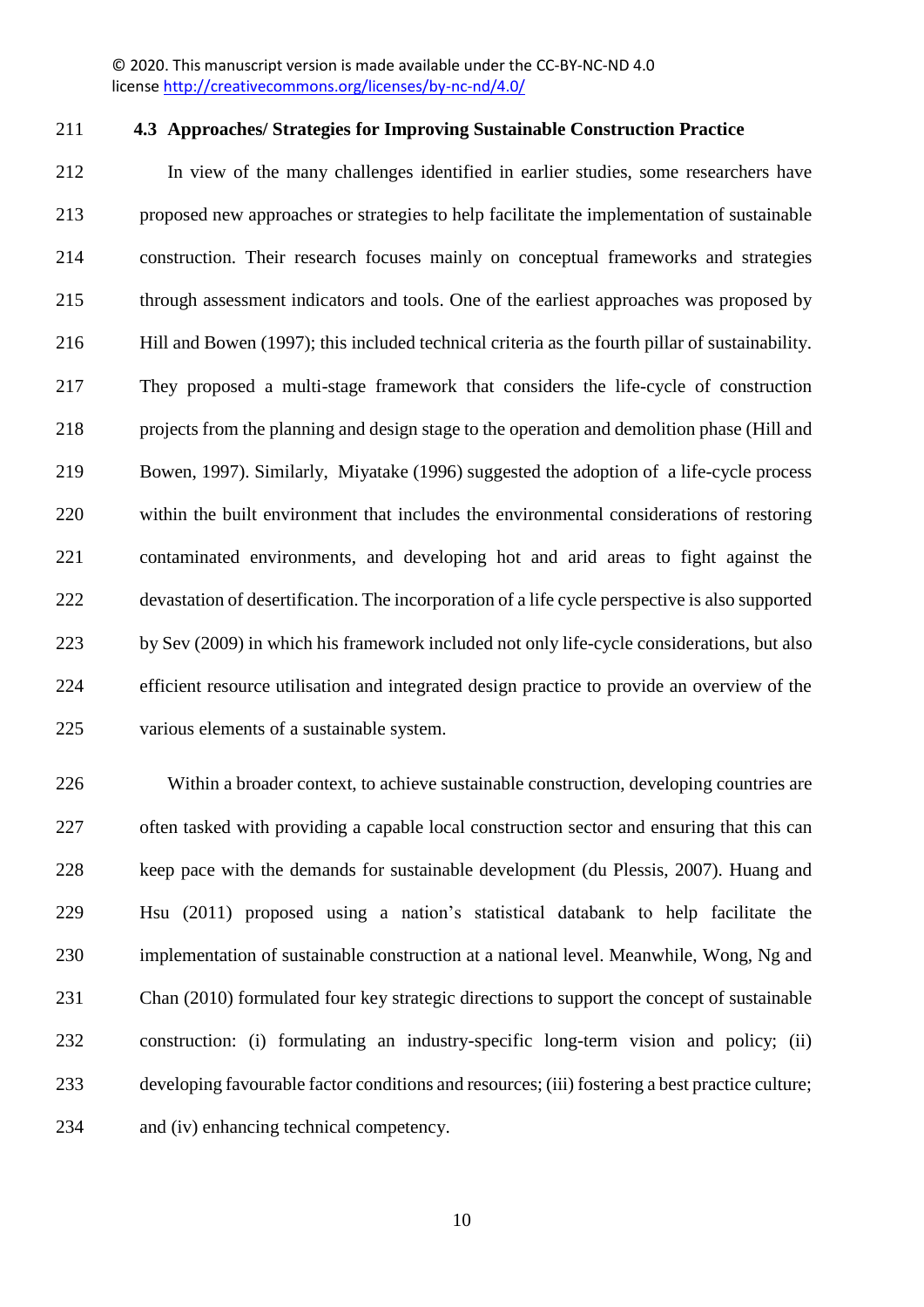Within the context of an overall construction project, Lam et al. (2011) provide a "green" specification that is universal in that it applies to both the public and private sector. It focuses on the procurement, pricing, and administering of works to provide a clear pathway for stakeholders. On the one hand, Presley and Meade (2010) modified the conventional finance-centric performance measurement by integrating strategic and activity-based criteria to create a sustainability benchmarking framework that can be generally applied by any construction project to benchmark project-specific indicators. On the other hand, Glass and Dainty (2011) synthesised the categories for a sustainable construction business to help stakeholders identify discrepancies between sustainable products and the goals or direction set in, or for, their business. Meanwhile, Idris, Ismail and Hashim (2015) proposed a framework that highlights the importance of awareness in promoting sustainability for construction projects in Malaysia's public and private construction sectors. Value planning was also given priority by Karunasena, Rathnayake and Senarathne (2016) in their framework that summarised an integration with sustainability ideas in the initial stage of a construction project to minimise unnecessary costs.

 In terms of stakeholder engagement, Tan et al. (2011) proposed a two-dimensional strategy that relates the contractor's competitiveness and their performance in sustainability. It correlates with the study undertaken by Holloway and Parrish (2015) on the crucial role of contractors in the success of sustainable construction. Additionally, a study by Bal et al. (2013) found that when it comes to ensuring stakeholder engagement, the project team is required to adhere to six key steps: (i) identify all key stakeholders, (ii) connect stakeholders to specific sustainability targets, (iii) prioritise stakeholders, (iv) manage stakeholders, (v) measure performance, and (vi) configure these objectives into actions. Because various definitions and methodologies of sustainable construction are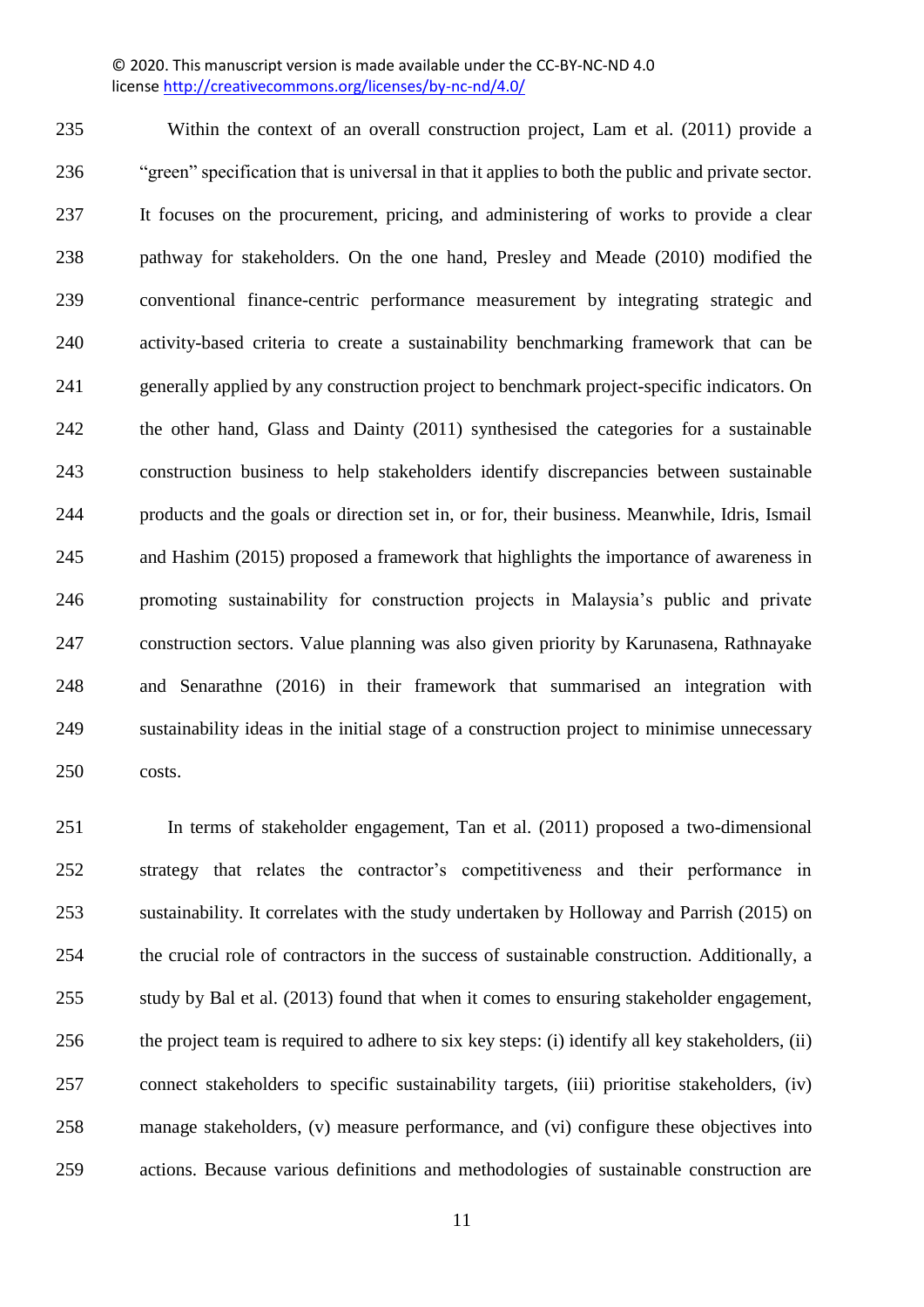adopted from different viewpoints of stakeholders, du Plessis (2001) highlighted the need 261 for a distinctive approach that universally considers varying values and priorities from different parts of the world.

 In addition to the approaches and strategies discussed above, a total of 15 reviewed articles proposed new indicators and tools to assist in assessing sustainability performance holistically. Hakkinen (2007), for example, synthesised the indicators of the 'Trends and Indicators for Monitoring the European Union (EU) Thematic Strategy on Sustainable Development of Urban Environment' (TISSUE) project to evaluate their applicability in addressing urban construction-related problems. Berardi (2012) appraised various building assessment tools and proposed a multi-dimensional approach since he found most tools do not consider economic and social assessment. In line with this, Li et al. (2018) also contended that performance indicators such as green building rating tools are more buildings-focused rather than facilities-focused. They also proposed an integrated measurement tool that is able to numerically record sustainability performance in Australia's university campuses (Li et al., 2018). The essential criteria to measure and compare sustainability performance specifically for modular and conventional construction methods were identified by Kamali and Hewage (2017).

 Lastly, some articles also presented specific solutions to address sustainability in onsite construction practice. Sameh (2014) promoted the application of traditional building materials and architectural techniques, such as using mud brick and compressed earth blocks that meet the environmental, economic, social, and technical interests of sustainability. Additionally, Bae and Kim (2008) discussed the benefits of practising lean construction in contributing to sustainability since it promotes more efficient project implementation. It was also found that the suitability in applying a sustainable and lean construction concept depends significantly on the size of the construction project and on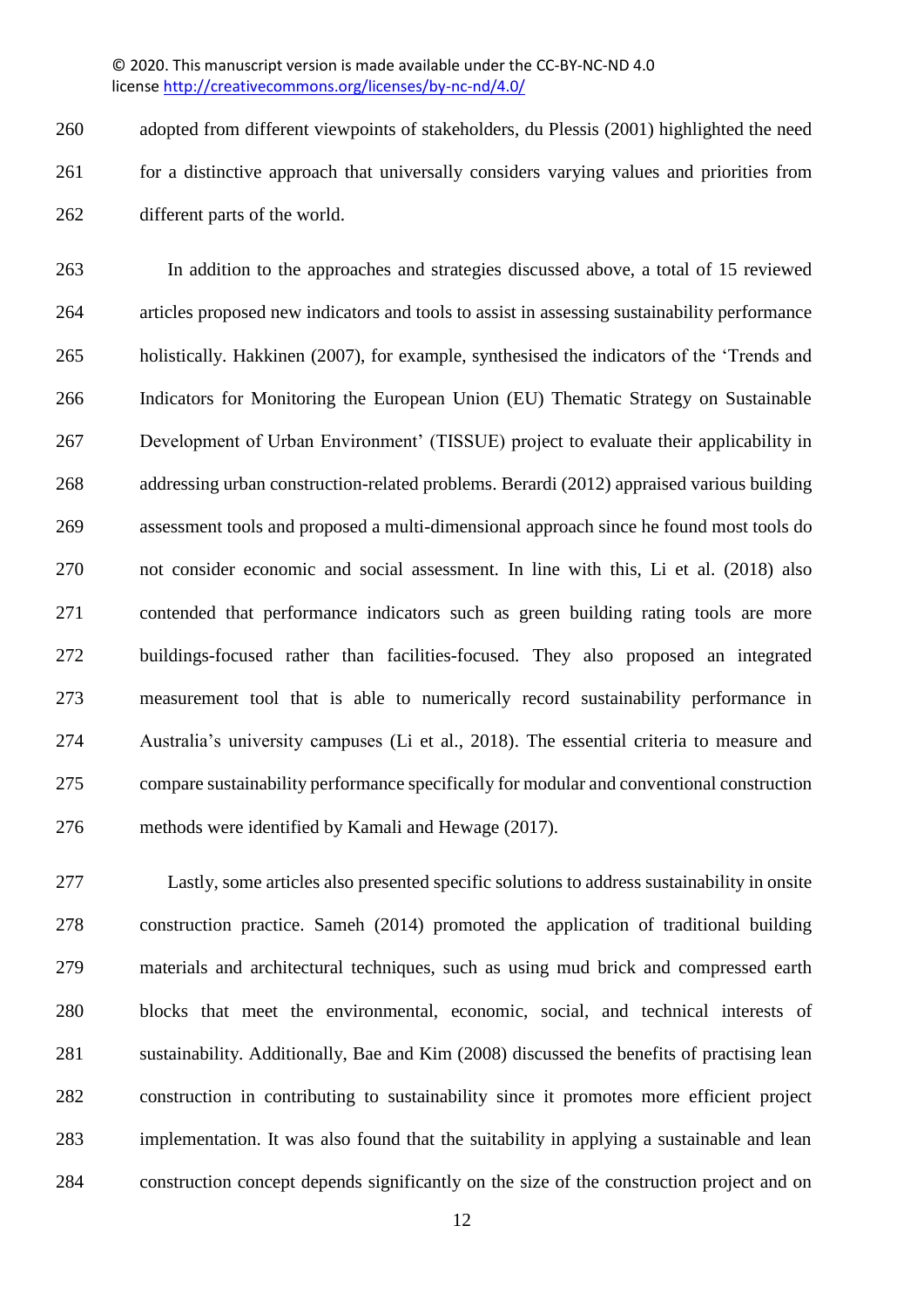285 the awareness of the workers (Koranda et al., 2012). Nevertheless, this research found that there is an imbalanced approach to sustainable construction between contractors, where the principles of TBL are applied selectively and can cause ineffective implementation of sustainable development practices (Whang and Kim, 2015). There has also been a rise in social issues such as crime within urban areas and the overall resource available to the construction industry is still inadequately managed (Wang, 2014). Moreover, there has been more focus on economic factors rather than on social and environmental gains (Shen et al., 2010). This imbalanced approach has been exacerbated by use of an outdated system where a project's success is measured by its quality and economic gains (Sha et al., 2000).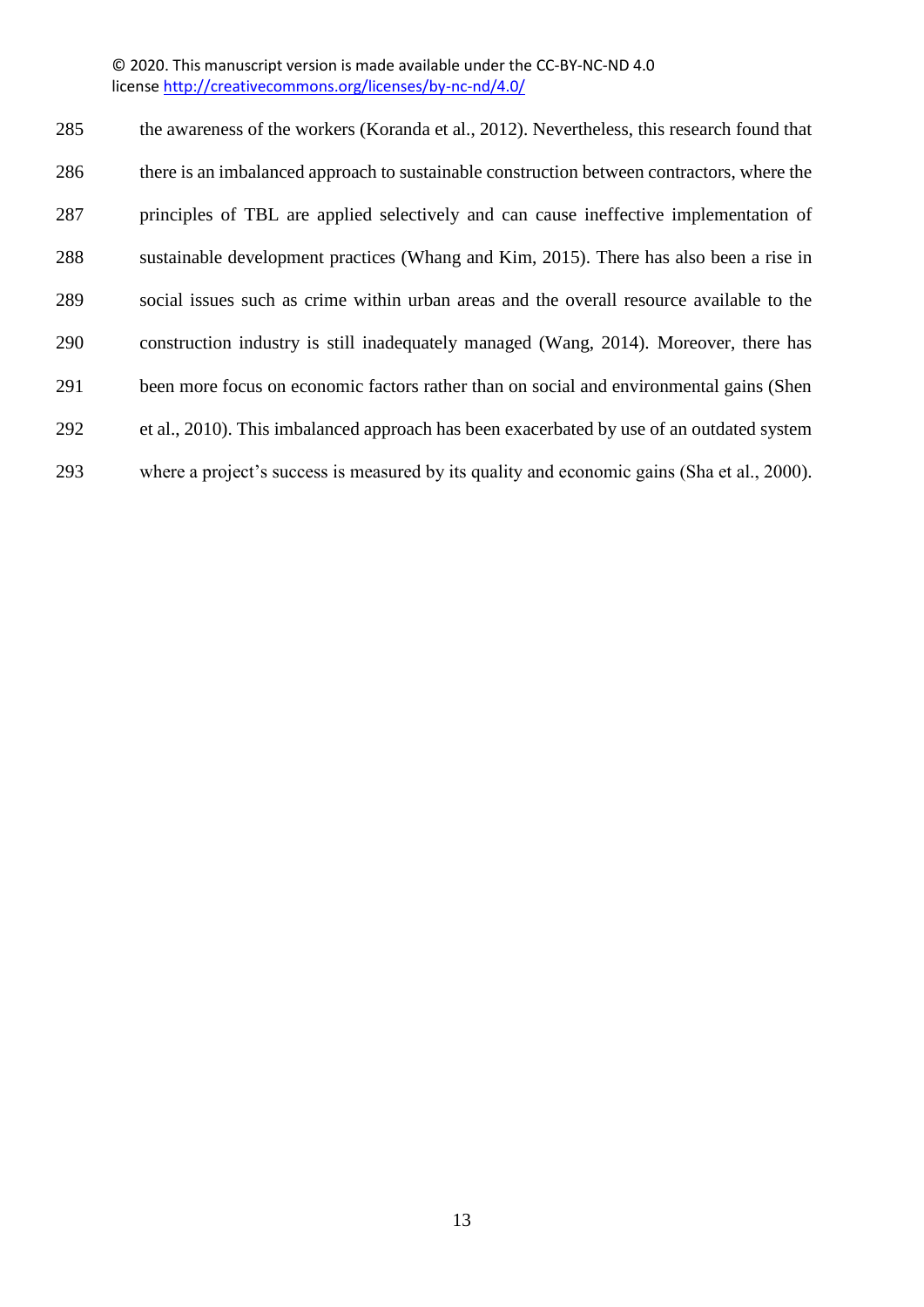*"Insert Table 2 here"*

# **5. Integrated Framework of TBL and Sustainable Construction: The Way Forward**

 An integrated framework has been proposed to highlight potential gaps and requirements to support sustainable construction practices in the future. This framework aims to maximise the three core principles of TBL, i.e., planet, people, and profit with the environmental, social, and economic dimensions from a holistic perspective.

 Life cycle thinking is embedded in the proposed integrated framework because a life cycle oriented application will improve the delivery of sustainable development goals in a more holistic manner (Goh, 2017; Ingrao et al., 2018). The adoption of this life cycle approach supports a better integration of sustainable practices because systems thinking, as inherent multidimensional and interdisciplinary characteristics of life cycle thinking, assists stakeholders in considering the long term environmental, social and economic impacts (Goh, 2017; Zheng et al., 2019).

- 
- 

# *"Insert Figure 3 here"*

 Regarding the integrated environmental dimension, the principle of environmental protection is often the main focus of green assessment and policy-making in sustainable construction as led by Government. Construction projects consume a significant amount of resources throughout the project lifecycle, particularly in the operational and maintenance phases. There is a need for Government policy and regulation during these phases to help improve the efficient use of natural resources. Life cycle assessment gives a systematic and robust decision support tool for estimating environmental criticalities associated with construction projects or with complex building systems. This integrated dimension should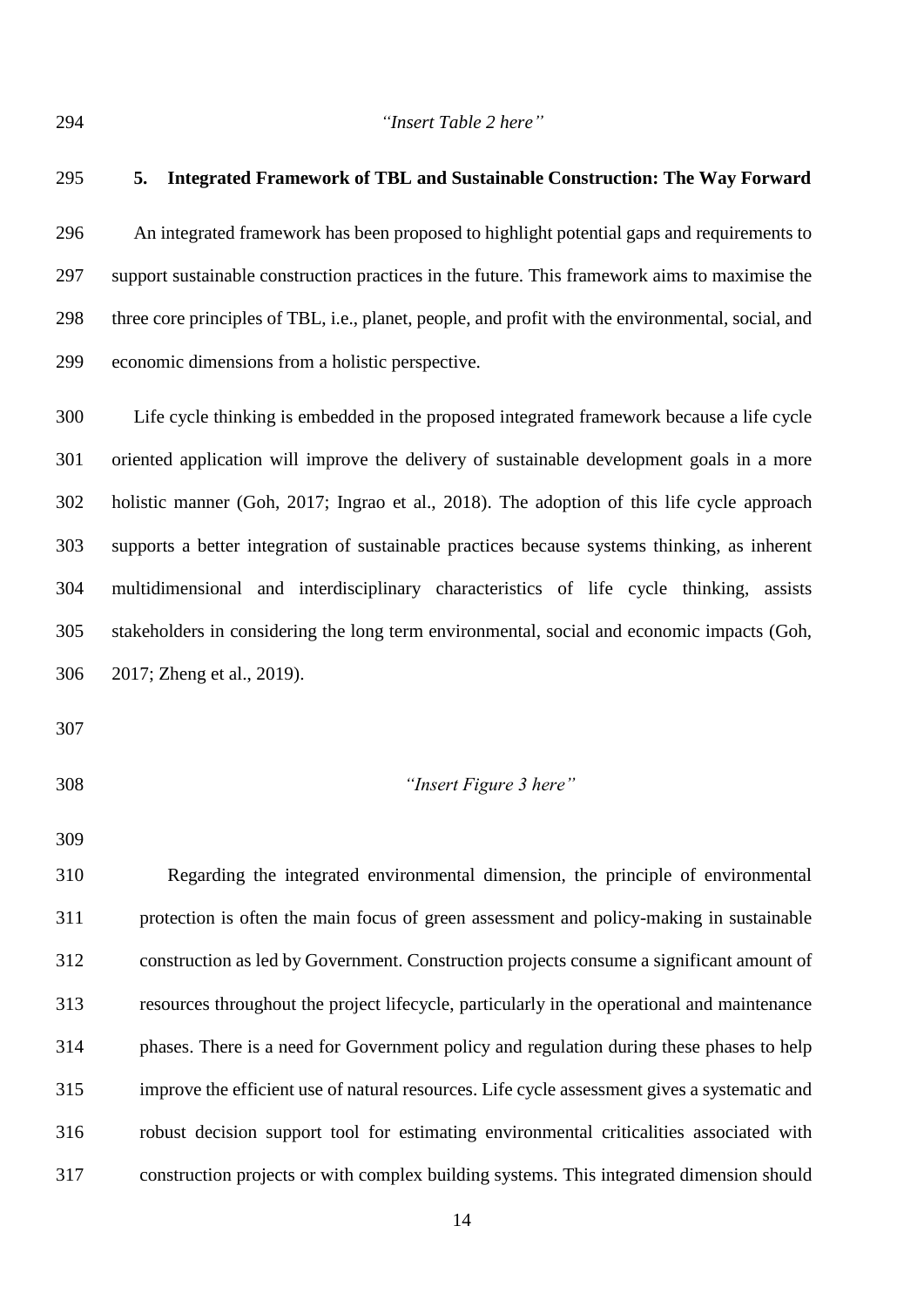also work alongside ISO 14001, the international standard for environmental management systems, or with green building rating tools used in both developed and developing countries (e.g., BREEAM from the UK, CASBEE from Japan, LEED from the USA, Green Star from Australia, ITACA from Italy, or Green Building Index from Malaysia). By coupling with ISO standards and green building rating tools, life cycle assessment evaluates the environmental impacts by considering both upstream and downstream activities across the project life. This creates sustainable interactions between society and its environment in an integrated holistic way (Ingrao et al., 2018), thus supporting effective decision making. Future research should focus on designing more robust and dynamic assessment or policies to suit different environmental needs for new buildings, refurbished and existing buildings in developed and developing countries so as to improve environmental protection and energy conservation.

 The social dimension is often regarded as the most challenging principle of sustainable construction since project stakeholders typically have different objectives and priorities. Social sustainability by nature involves multiple stakeholders and there are a wide range of social needs and values to be taken into account. Current practices highlight the need for stakeholder engagement at a national or state level (Huang and Hsu, 2011) or from the occupants' perspective (Stubbs, 2015). The proposed framework argues that a collaborative platform at the project level is critical. This platform must embrace the current surge of Building Information Modelling and digitalized practices, and all project stakeholders should be engaged at an early stage. These stakeholders can then clarify their priorities and perhaps even develop the final model of the project together to help improve social dimensions. Social life cycle assessment can hence serve as a basis to assess the potential positive and negative impacts of processes and services in a more consistent and integrated manner. Future research should focus on designing harmonious and more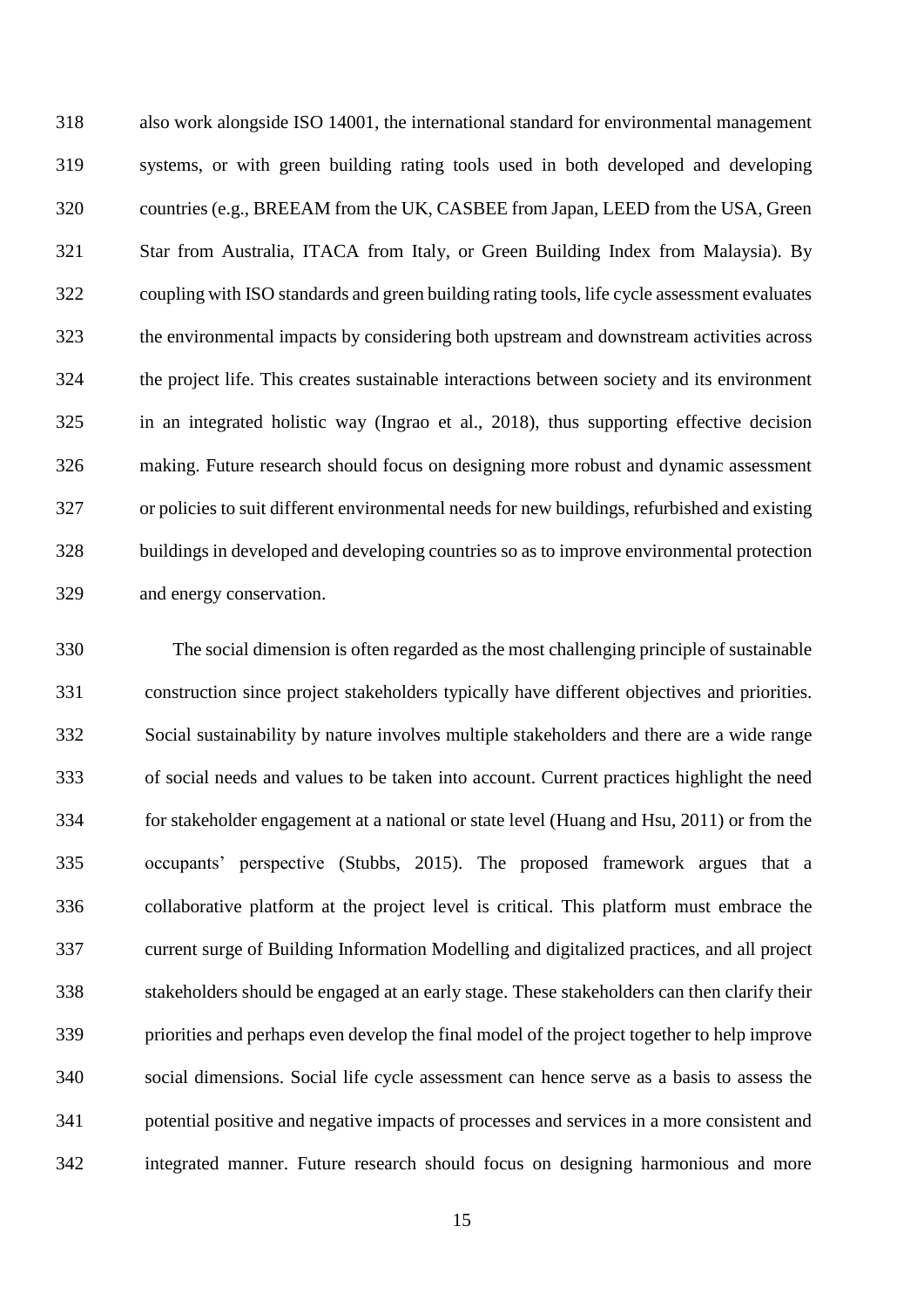engaging contracting approaches for engaging all stakeholders across the project, and covering both state and national levels.

 The construction industry is already known for its significant contribution to the economy. The integrated economic dimension hereby refers to the whole project lifecycle costing and balanced needs of other sustainability dimensions from the perspective of construction practices. Examining the economic value of construction projects must consider the balance between the three pillars of sustainability to determine the long-term cost effectiveness (AbouHamad and Abu-Hamd, 2019). When this integrated dimension has been applied and balanced , monetary profit from the completion of construction projects will not cease upon reaching the handover stage, but will transfer to society and to those people who use and benefit from it. As a result, the economic performance of a construction project should not be measured by the initial direct and indirect costs, but instead should measure the benefits of engaging societal stakeholders. The whole life cycle cost must also take into consideration: initial cost, maintenance and operational cost, replacement cost, and end of life costs such as disposal, resale and salvage value (AbouHamad and Abu-Hamd, 2019). Future research should capture and analysis all economic data from a project lifecycle perspective, so as to enable better informed decisions for balancing other sustainability needs whilst maximising the economic benefit from the project.

# 6. **Discussion and Conclusion**

 This paper has revisited and review the concept of TBL within the context of sustainable construction, establishing the current research position. In line with a growing awareness of sustainable development, it can be seen that research on TBL has been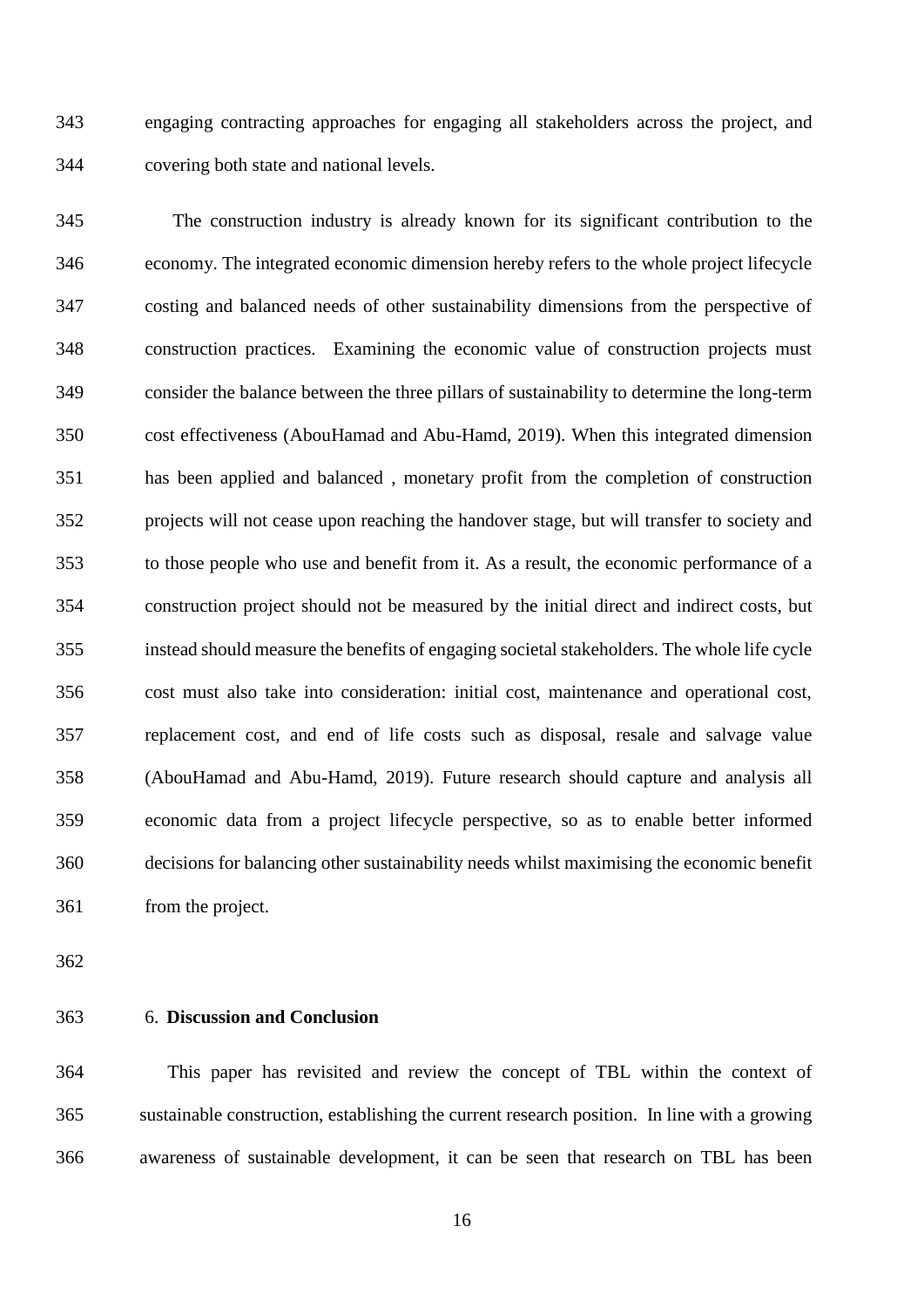steadily increasing over the past two decades in both developed and developing countries. It has also been established that the underlying principles of TBL and sustainable construction remain fundamentally unchanged. However, implementation of sustainable practice within the sector has gradually moved towards a more consolidated approach by considering broader scope of sustainability needs. The awareness and uptake of TBL is expected to continue to increase. For the implementation of the TBL principle to be successful however, it is necessary to balance all sustainability dimensions throughout the project lifecycle. This research has also provided insightful references into the contemporary challenges and drivers for applying TBL.

 The second contribution of the paper lies in its proposed integrated framework for TBL. This framework identifies a way forward to support and improve the implementation of sustainability in the construction industry. Future research directions have also been articulated to address and promote new theoretical and practical ideas for each sustainability dimension. This could help to bridge the gap between academia and industry in delivering more sustainable approaches, especially when embracing new digitalised practices.

 Certain limitations need to be considered in this paper. First, although the review has covered a considerable search period, ie 1980 to 2018, the search has only captured specific keywords from across five databases. Secondly, the concepts of TBL and sustainable construction are very closely related to the three pillars of a more general definition of sustainability, thus some articles may have interpreted and used terms differently. Thirdly, the proposed framework requires a periodic check against the latest research and developments so as to ensure its relevancy.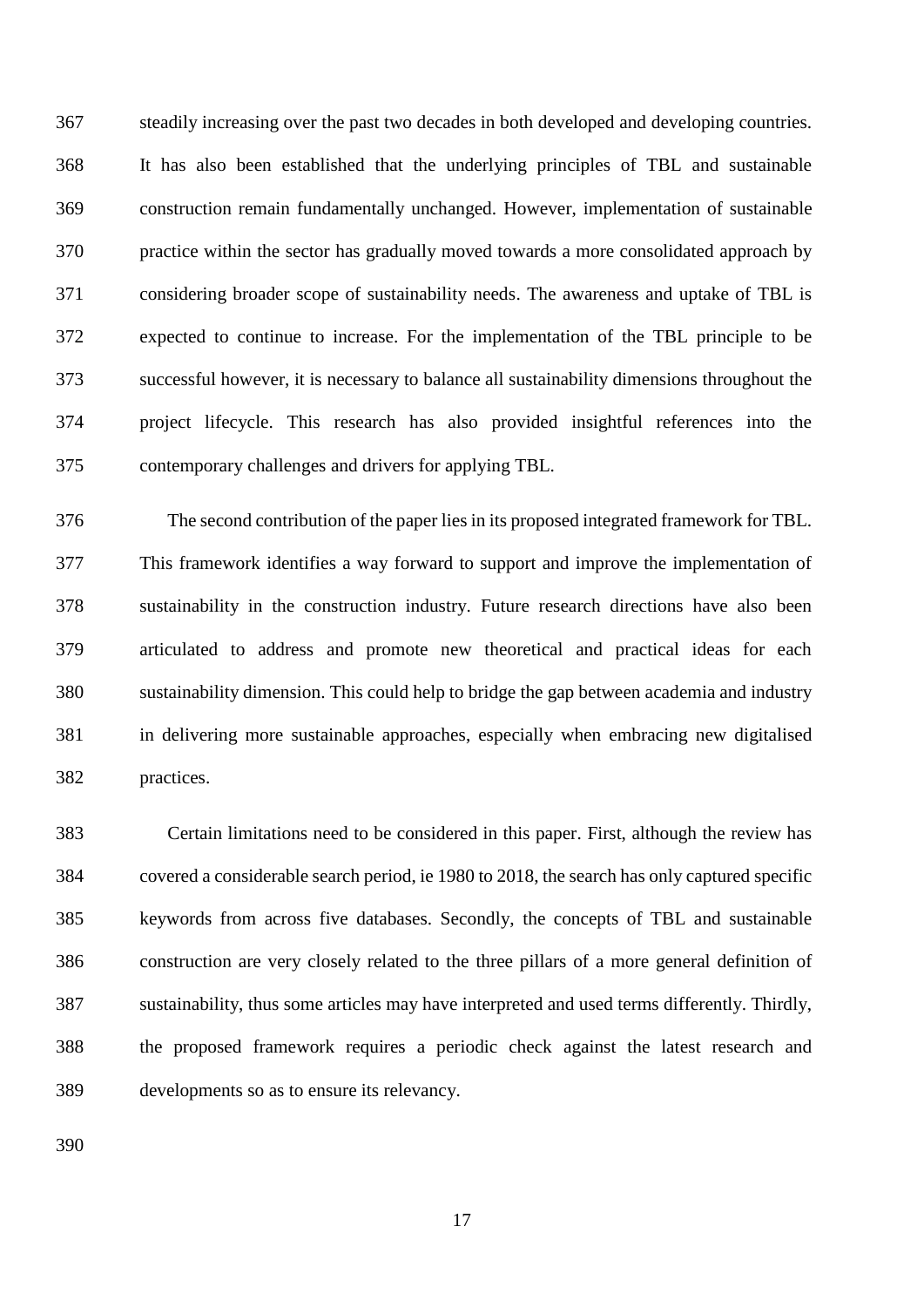# **Acknowledgements**

- The support of Fundamental Research Grant Scheme (project no. FRGS/1/2016/SSI11/
- HWUM/02/1) is gratefully acknowledged.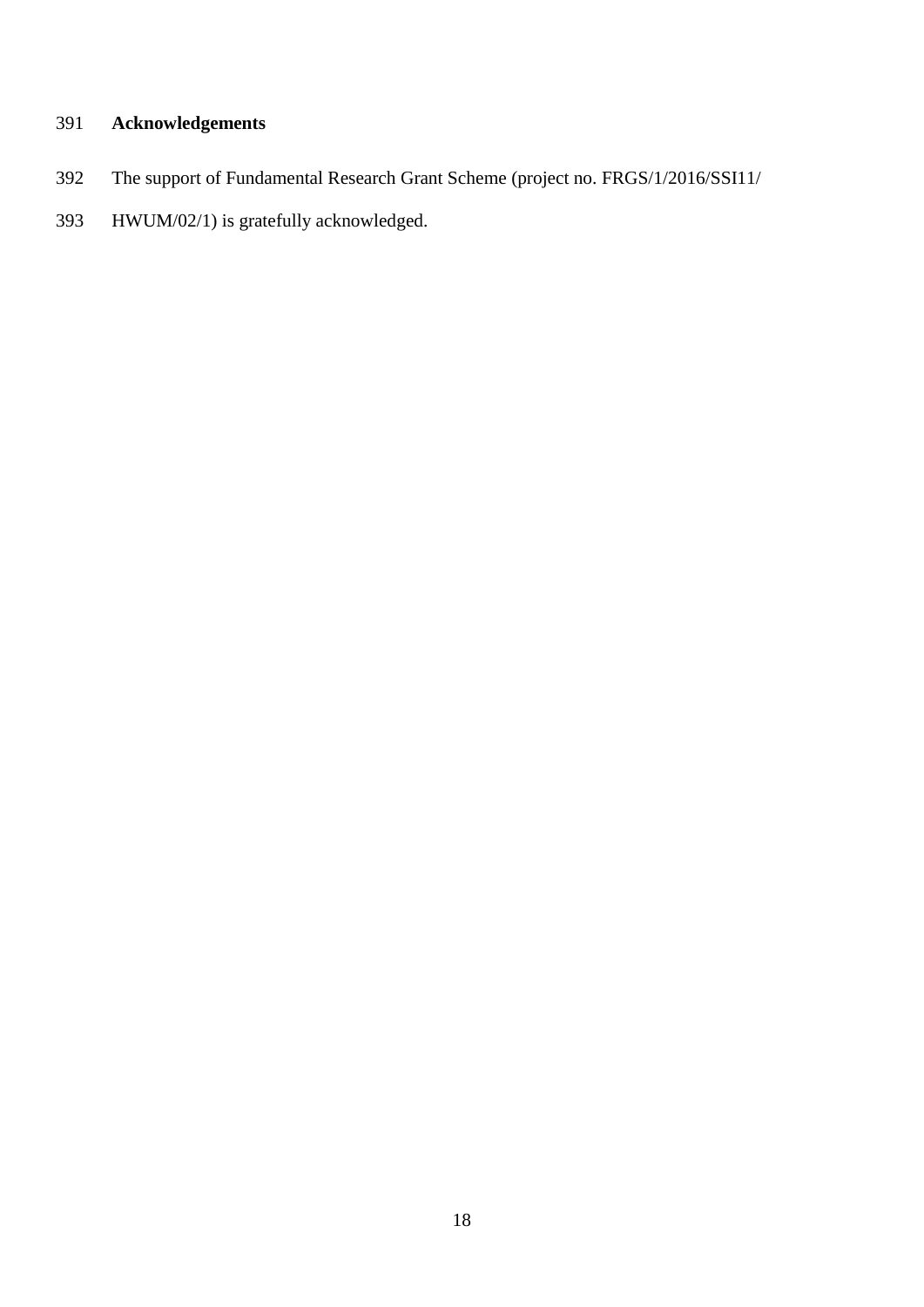#### **References**

- Abidin NZ., 2009. Sustainable construction in Malaysia–Developers' awareness. World Academy of Science, Engineering and Technology. 53:807-14
- Abidin NZ., 2010. Investigating the awareness and application of sustainable construction concept by Malaysian developers. Habitat International. 34:421-6.
- AbouHamad, M., & Abu-Hamd, M. (2019). Framework for construction system selection based on life cycle cost and sustainability assessment. Journal of Cleaner Production, 118397.
- Adetunji I, Price ADF, Fleming P., 2008. Achieving sustainability in the construction supply chain. Proceedings of the Institution of Civil Engineers-Engineering Sustainability. 161:161-72.
- Afzal F, Lim B, Prasad D., 2017. An Investigation of Corporate Approaches to Sustainability in the Construction Industry. Procedia Engineering. 180:202-10.
- Ahmad T, Aibinu A, Thaheem MJ., 2017. The Effects of High-rise Residential Construction on Sustainability of Housing Systems. Procedia Engineering. 180:1695-704.
- Akadiri, P. O., Olomolaiye, P. O., & Chinyio, E. A., 2013. Multi-criteria evaluation model for the selection of sustainable materials for building projects. Automation in Construction, *30*, 113-125.
- AlSanad S., 2015. Awareness, Drivers, Actions, and Barriers of Sustainable Construction in Kuwait. Procedia Engineering. 118:969-83.
- Almahmoud, E., & Doloi, H. K., 2015. Assessment of social sustainability in construction projects using social network analysis. Facilities, 33(3/4), 152-176.
- Alwan Z, Jones P, Holgate P., 2017. Strategic sustainable development in the UK construction industry, through the framework for strategic sustainable development, using Building Information Modelling. Journal of Cleaner Production. 140:349-58.
- Ametepey O, Aigbavboa C, Ansah K., 2015. Barriers to Successful Implementation of Sustainable Construction in the Ghanaian Construction Industry. Procedia Manufacturing. 3:1682-9.
- Athapaththu KI, Karunasena G., 2018. Framework for sustainable construction practices in Sri Lanka. Built Environment Project and Asset Management. 8:51-63.
- Bae J, Kim Y. (2008). Sustainable value on construction projects and lean construction. Journal of Green Building. 3:155-67.
- Bal M, Bryde D, Fearon D, Ochieng E., 2013. Stakeholder Engagement: Achieving Sustainability in the Construction Sector. Sustainability. 5(2):695-710.
- Banihashemi S, Hosseini MR, Golizadeh H, Sankaran S., 2017. Critical success factors (CSFs) for integration of sustainability into construction project management practices in developing countries. International Journal of Project Management. 35:1103-19.
- Berardi U., 2012. Sustainability Assessment in the Construction Sector: Rating Systems and Rated Buildings. Sustainable Development. 20:411-24.
- Brooks A, Rich H., 2016. Sustainable construction and socio-technical transitions in London's megaprojects. Geographical Journal. 182:395-405.
- Bourdeau L., 1999. Sustainable development and the future of construction: a comparison of visions from various countries. Building Research and Information. 27:355-67.
- Chang RD, Soebarto V, Zhao ZY, Zillante G., 2016. Facilitating the transition to sustainable construction: China's policies. Journal of Cleaner Production. 131:534-44.
- Chong, H. Y., Lee, C. Y., & Wang, X. (2017). A mixed review of the adoption of Building Information Modelling (BIM) for sustainability. Journal of Cleaner Production, 142, 4114-4126.
- Chong WK, Kumar S, Haas CT, Beheiry SMA, Coplen L, Oey M., 2009. Understanding and interpreting baseline perceptions of sustainability in construction among civil engineers in the United States. Journal of Management in Engineering. 25:143-54.
- Cook DJ, Mulrow CD, Haynes RB., 1997. Systematic reviews: synthesis of best evidence for clinical decisions. Annals of internal medicine. 126:376-80.de Paula N, Arditi D, Melhado S., 2017. Managing sustainability efforts in building design, construction, consulting, and facility management firms. Engineering Construction and Architectural Management. 24:1040-50.
- Demaid A, Quintas P., 2006. Knowledge across cultures in the construction industry: sustainability, innovation and design. Technovation. 26:603-10.
- Ding GKC., 2008. Sustainable construction The role of environmental assessment tools. Journal of Environmental Management. 86:451-64.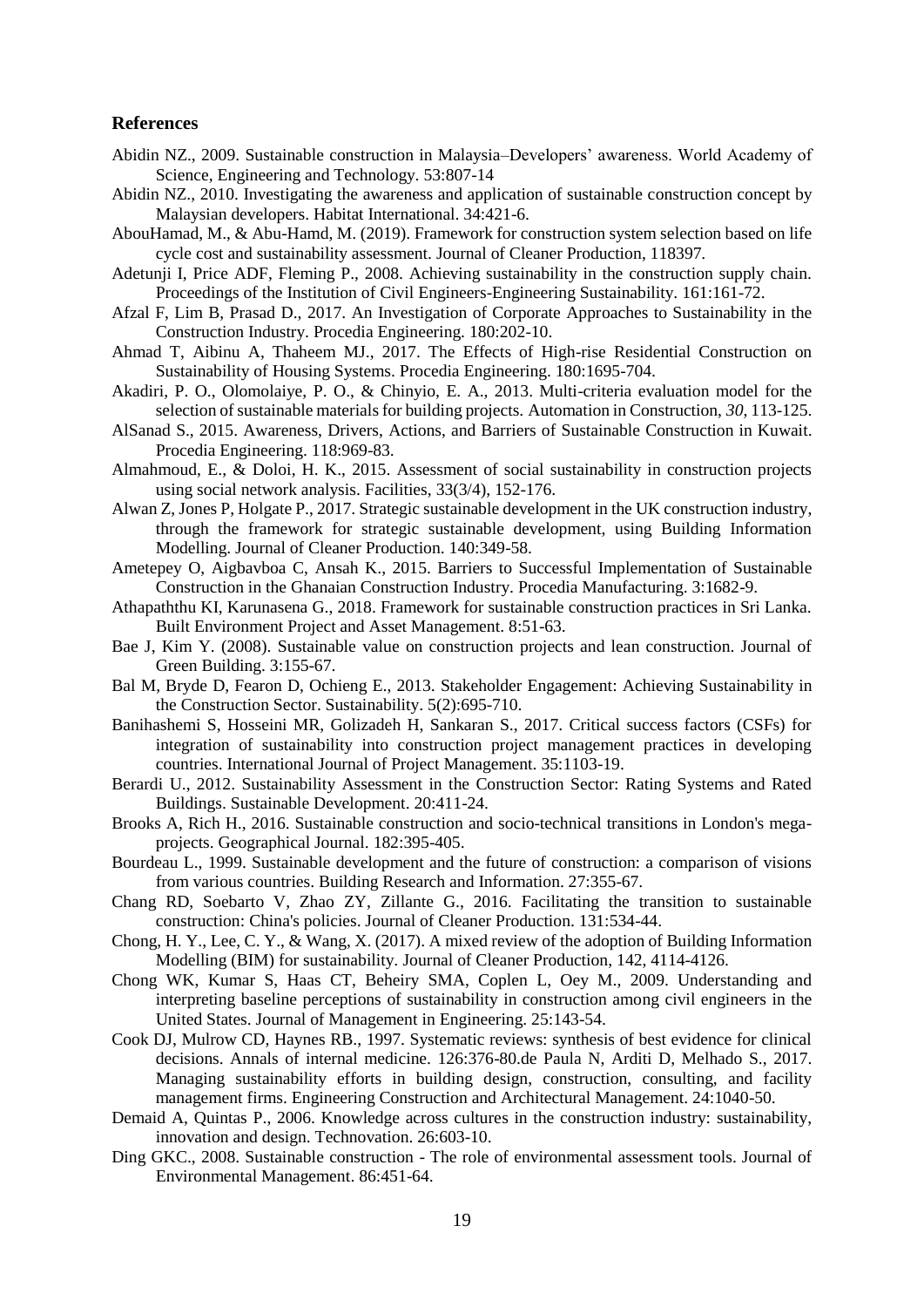- Dong YH, Ng ST., 2016. A modeling framework to evaluate sustainability of building construction based on LCSA. International Journal of Life Cycle Assessment. 21:555-68.
- Du Pisani, J. A. (2006). Sustainable development–historical roots of the concept. *Environmental Sciences*, *3*(2), 83-96.
- du Plessis C., 2005. Action for sustainability: preparing an African plan for sustainable building and construction. Building Research and Information. 33:405-15.
- du Plessis C., 2001. Sustainability and sustainable construction: the African context. Building Research and Information. 29:374-80.
- Du Plessis C., 2007. A strategic framework for sustainable construction in developing countries. Construction Management and Economics. ;25:67-76.
- Elkington J., 1994 Towards the Sustainable Corporation: Win-Win-Win Business Strategies for Sustainable Development. California Management Review. 36:90-100.
- Gan X, Zuo J, Ye K, 2015. Skitmore M, Xiong B. Why sustainable construction? Why not? An owner's perspective. Habitat International. 47:61-8.
- Glass J, Dainty ARJ., 2011. The sustainable construction business: A missing ingredient in creating a sustainable built environment? International Journal of Construction Management. 11:1-18.
- Goh, C.S., 2017, November. Towards an Integrated Approach for Assessing Triple Bottom Line in the Built Environment. In SB-LAB 2017: International Conference on Advances on Sustainable Cities and Buildings Development. Green Lines Institute.
- Gomes V, da Silva MG., 2005. Exploring sustainable construction: implications from Latin America. Building Research and Information. 33:428-40.
- Govindan, K., Shankar, K. M., & Kannan, D., 2016. Sustainable material selection for construction industry–A hybrid multi criteria decision making approach. Renewable and Sustainable Energy Reviews, 55, 1274-1288.
- Grierson D., 2009. Towards a sustainable built environment. CIC Start Online Innovation Rev. 1:70-7.
- Hakkinen T., 2007. Assessment of indicators for sustainable urban construction. Civil Engineering and Environmental Systems. 24:247-59.
- Hall M, Purchase D., 2006. Building or bodging? Attitudes to sustainability in UK public sector housing construction development. Sustainable Development. 14:205-18.
- Hill RC, Bowen PA., 1997. Sustainable construction: principles and a framework for attainment. Construction Management & Economics. 15:223-39.
- Holloway S, Parrish K., 2015. The contractor's role in the sustainable construction industry. Proceedings of the Institution of Civil Engineers-Engineering Sustainability. 168:53-60.
- Hossain, M. U., Poon, C. S., Dong, Y. H., Lo, I. M., & Cheng, J. C., 2018. Development of social sustainability assessment method and a comparative case study on assessing recycled construction materials. The International Journal of Life Cycle Assessment, 23(8), 1654-1674.
- Huang RY, Hsu WT., 2011. Framework development for state-level appraisal indicators of sustainable construction. Civil Engineering and Environmental Systems. 28:143-64.
- Idris NH, Ismail Z, Hashim H., 2015. Towards a framework for promoting sustainable construction in Malaysia. Jurnal Teknologi. 76:303-11.
- Illankoon ICS, Tam VW, Le KN., 2016. Environmental, economic, and social parameters in international green building rating tools. Journal of Professional Issues in Engineering Education and Practice. 143:05016010.
- Ingrao, C., Messineo, A., Beltramo, R., Yigitcanlar, T., & Ioppolo, G. (2018). How can life cycle thinking support sustainability of buildings? Investigating life cycle assessment applications for energy efficiency and environmental performance. Journal of Cleaner Production, 201, 556-569.
- Isik Z, Aladag H., 2017. A fuzzy AHP model to assess sustainable performance of the construction industry from urban regeneration perspective. Journal of Civil Engineering and Management. 23:499-509.
- Jennifer Ho LC, Taylor ME., 2007. An Empirical Analysis of Triple Bottom-Line Reporting and its Determinants: Evidence from the United States and Japan. Journal of International Financial Management & Accounting. 18:123-50.
- Kamali M, Hewage K., 2017. Development of performance criteria for sustainability evaluation of modular versus conventional construction methods. Journal of Cleaner Production. 142:3592- 606.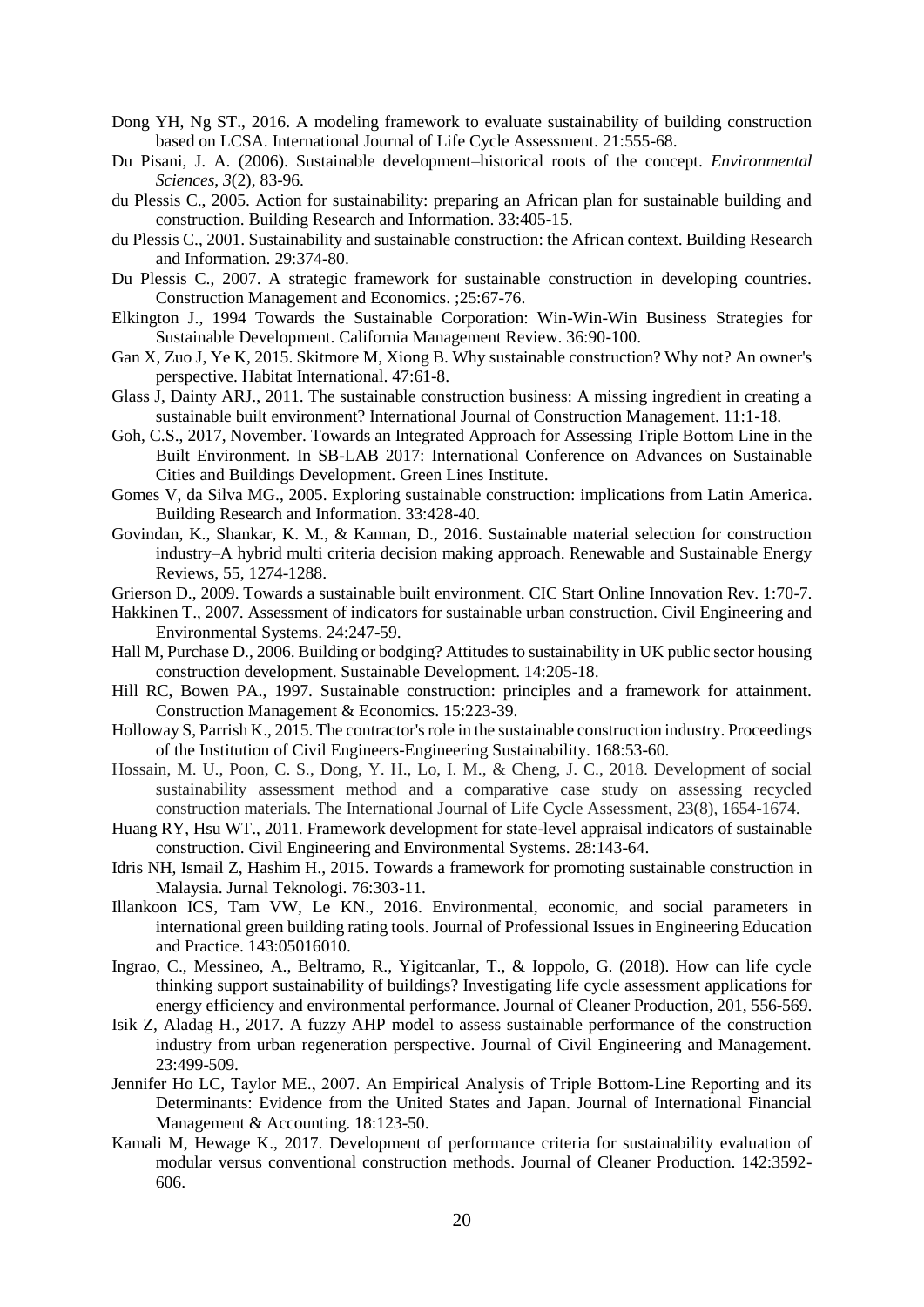- Kamar KAM, Hamid ZA., 2012. Sustainable construction and green building: The case of Malaysia. WIT Transactions on Ecology and the Environment. 167:15-22.
- Karunasena G, Rathnayake RMNU, Senarathne D., 2016. Integrating sustainability concepts and value planning for sustainable construction. Built Environment Project and Asset Management. 6:125- 38.
- Kauskale L, Geipele I, Zeltins N, Vanags J., 2018. Sustainable Construction Industry Development and Green Buildings: A Case of Latvia. Latvian Journal of Physics and Technical Sciences. 55:44- 52.
- Khoshnava, S. M., Rostami, R., Valipour, A., Ismail, M., & Rahmat, A. R., 2018. Rank of green building material criteria based on the three pillars of sustainability using the hybrid multi criteria decision making method. Journal of Cleaner Production, 173, 82-99.
- Kibert C., 1994a. Final session of first international conference of CIB TG 16 on sustainable construction. Tampa, Florida. .
- Kibert CJ., 1994b. Sustainable Construction: Proceedings of the First International Conference of CIB TG 16, November 6-9, 1994, Tampa, Florida, USA: Univ of Florida..
- Kibert CJ., 2007. The next generation of sustainable construction. Building Research & Information. 35:595-601.
- Kibwami N, Tutesigensi A., 2016. Enhancing sustainable construction in the building sector in Uganda. Habitat International. 57:64-73.
- Koranda C, Chong WK, Kim C, Chou JS, Kim C., 2012. An investigation of the applicability of sustainability and lean concepts to small construction projects. Ksce Journal of Civil Engineering. 16:699-707.
- Kucukvar M, Tatari O., 2013. Towards a triple bottom-line sustainability assessment of the U.S. construction industry. International Journal of Life Cycle Assessment. 18:958-72.
- Kunszt G., 1998. Sustainable development and the Hungarian construction industry. Building Research and Information. 1998;26:46-55.
- Lam PTI, Chan EHW, Chau CK, Poon CS., 2011. A sustainable framework of "green" specification for construction in Hong Kong. Journal of Facilities Management. 9:16-33.
- Li Y, Gu Y, Liu C., 2018. Prioritising performance indicators for sustainable construction and development of university campuses using an integrated assessment approach. Journal of Cleaner Production. 202:959-68.
- Lim YS, Xia B, Skitmore M, Gray J, Bridge A., 2015. Education for sustainability in construction management curricula. International Journal of Construction Management. 15:321-31.
- Lopes J, Oliveira R, Abreu MI., 2017. The Sustainability of the Construction Industry in Sub-saharan Africa: Some New Evidence from Recent Data. Procedia Engineering. 172:657-64.
- Lorenz D, Lutzkendorf T, Panek A., 2005. Sustainable construction in Central/Eastern Europe: implications from SB04 in Warsaw. Building Research and Information. 33:416-27.
- Majdalani Z, Ajam M, Mezher T., 2006. Sustainability in the construction industry: A Lebanese case study. Construction Innovation. 6:33-46.
- Manoliadis O, Tsolas I, Nakou A., 2006. Sustainable construction and drivers of change in Greece: a Delphi study. Construction Management & Economics. 24:113-20.
- Miyatake Y., 1996. Technology development and sustainable construction. Journal of Management in Engineering. 12:23-7.
- Moore S, Rydin Y., 2008. Promoting Sustainable Construction: European and British Networks at the Knowledge-Policy Interface. Journal of Environmental Policy & Planning. 10:233-54.
- Mostafa, M. A., El-Gohary, N. M., 2014. Stakeholder-sensitive social welfare–oriented benefit analysis for sustainable infrastructure project development. Journal of Construction Engineering and Management, 140(9), 04014038.
- Ngowi AB., 1998. Is construction procurement a key to sustainable development? Building Research and Information. 1998;26:340-50.
- Opoku A, Ahmed V., 2014. Embracing sustainability practices in UK construction organizations: Challenges facing intra-organizational leadership. Built Environment Project and Asset Management. 4:90-107.
- Pearce D., 2006. Is the construction sector sustainable?: Definitions and reflections. Building Research and Information. 34:201-7.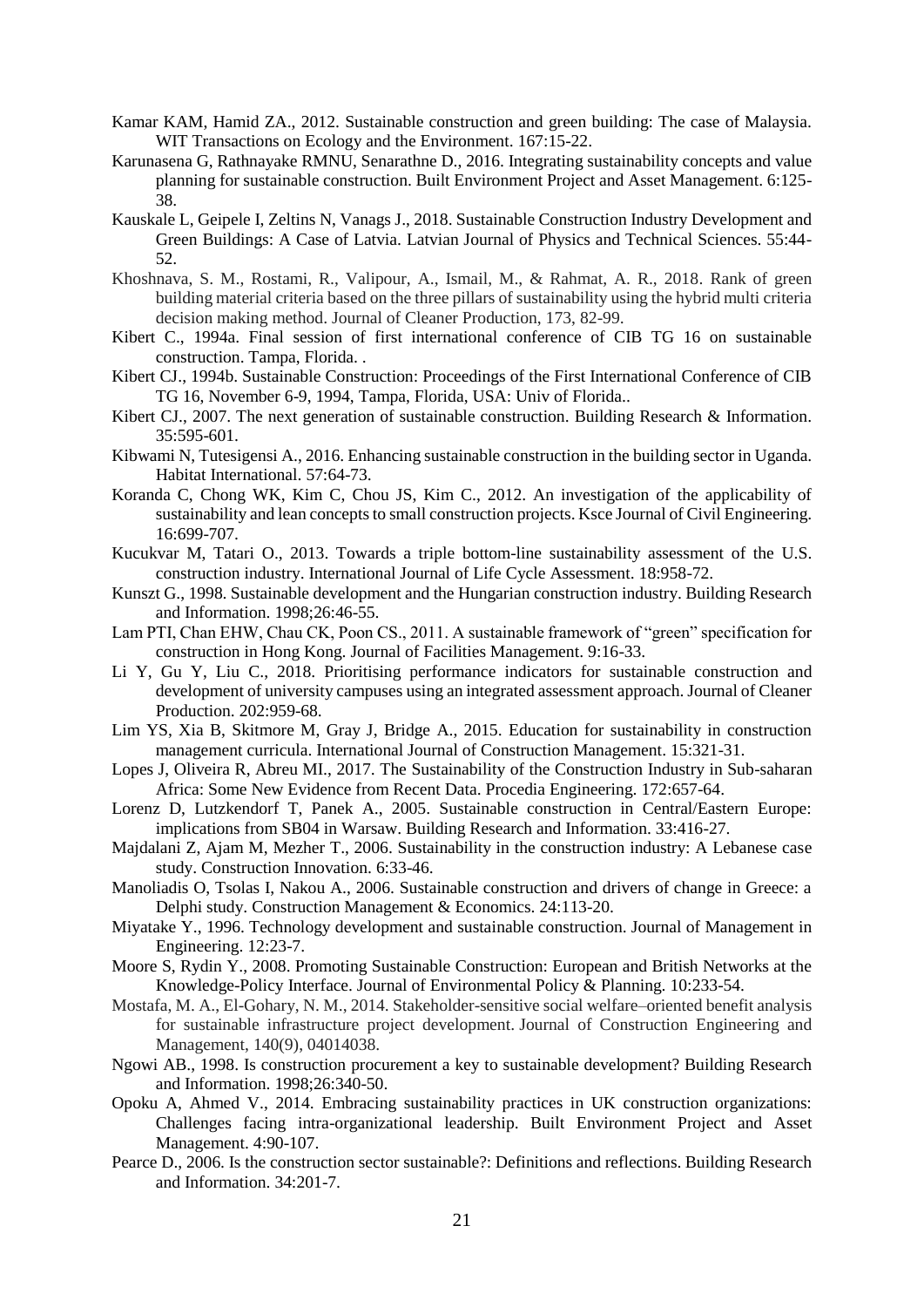- Pero M, Moretto A, Bottani E, Bigliardi B., 2017. Environmental collaboration for sustainability in the construction industry: An exploratory study in Italy. Sustainability (Switzerland). 9.
- Pitt M, Tucker M, Riley M, Longden J., 2009. Towards sustainable construction: Promotion and best practices. Construction Innovation. 9:201-24.
- Porfiriev BN, Dmitriev A, Vladimirova I, Tsygankova A., 2017 Sustainable development planning and green construction for building resilient cities: Russian experiences within the international context. Environmental Hazards-Human and Policy Dimensions. 16:165-79.
- Presley A, Meade L., 2010. Benchmarking for sustainability: An application to the sustainable construction industry. Benchmarking. 17:435-51.
- Raynsford N., 1999. The UK's approach to sustainable development in construction. Building Research and Information. 27:420-4.
- Raynsford N., 2000. Sustainable construction: the Government's role. Proceedings of the Institution of Civil Engineers-Civil Engineering. 138:16-22.
- Robin CPY, Poon CS., 2009. Cultural shift towards sustainability in the construction industry of Hong Kong. Journal of Environmental Management. 90:3616-28
- Rostami R, Khoshnava SM, Rostami R, Lamit H., 2015. Green and sustainability policy, practice and management in construction sector, a case study of Malaysia. Research Journal of Applied Sciences, Engineering and Technology. 9:176-88.
- Said H, Berger L., 2014. Future trends of sustainability design and analysis in construction industry and academia. Practice Periodical on Structural Design and Construction. 19:77-88.
- Saleh MS, Alalouch C., 2015. Towards Sustainable Construction in Oman: Challenges & Opportunities. Procedia Engineering. 118:177-84.
- Sameh SH., 2014. Promoting earth architecture as a sustainable construction technique in Egypt. Journal of Cleaner Production. 65:362-73.
- Schulz SA, Flanigan RL., 2016. Developing competitive advantage using the triple bottom line: a conceptual framework. Journal of Business & Industrial Marketing. 31:449-58.
- Serpell A, Kort J, Vera S., 2013. Awareness, actions, drivers and barriers of sustainable construction in Chile. Technological and Economic Development of Economy. 19:272-88.
- Sev A., 2009. How can the construction industry contribute to sustainable development? A conceptual framework. Sustainable Development. 17:161-73.
- Sha K, Deng X, Cui C., 2000. Sustainable construction in China: status quo and trends. Building Research & Information. 28:59-66.
- Shen LY, Tam VWY, Tam L, Ji YB., 2010. Project feasibility study: the key to successful implementation of sustainable and socially responsible construction management practice. Journal of Cleaner Production. 18:254-9.
- Sjostrom C, Bakens W., 1999. CIB Agenda 21 for sustainable construction: why, how and what. Building Research and Information. 27:348-54.
- Slaper TF, Hall TJ., 2011. The triple bottom line: what is it and how does it work? Indiana Business Review. 86:4.
- Son H, Kim C, Chong WK, Chou JS., 2011. Implementing sustainable development in the construction industry: Constructors' perspectives in the US and Korea. Sustainable Development. 19:337-47.
- Sourani A, Sohail M., 2011. Barriers to addressing sustainable construction in public procurement strategies. Proceedings of the Institution of Civil Engineers-Engineering Sustainability. 2011;164:229-37.
- Stubbs B., 2015. Plain English Guide to Sustainable Construction. Section 1 The Need for Plain English: Constructing Excellence.
- Tan Y, Shen L, Yao H., 2011. Sustainable construction practice and contractors' competitiveness: A preliminary study. Habitat International. 35:225-30.
- UNEP/SETAC., 2011. Towards a life cycle sustainability assessment: making informed choices on products. Paris: UNEP/SETAC.
- Upstill-Goddard J, Glass J, Dainty A, Nicholson I., 2016. Implementing sustainability in small and medium-sized construction firms The role of absorptive capacity. Engineering Construction and Architectural Management. 23:407-27.
- van Bueren EM, Priemus H., 2002. Institutional barriers to sustainable construction. Environment and Planning B-Planning & Design. 29:75-86.